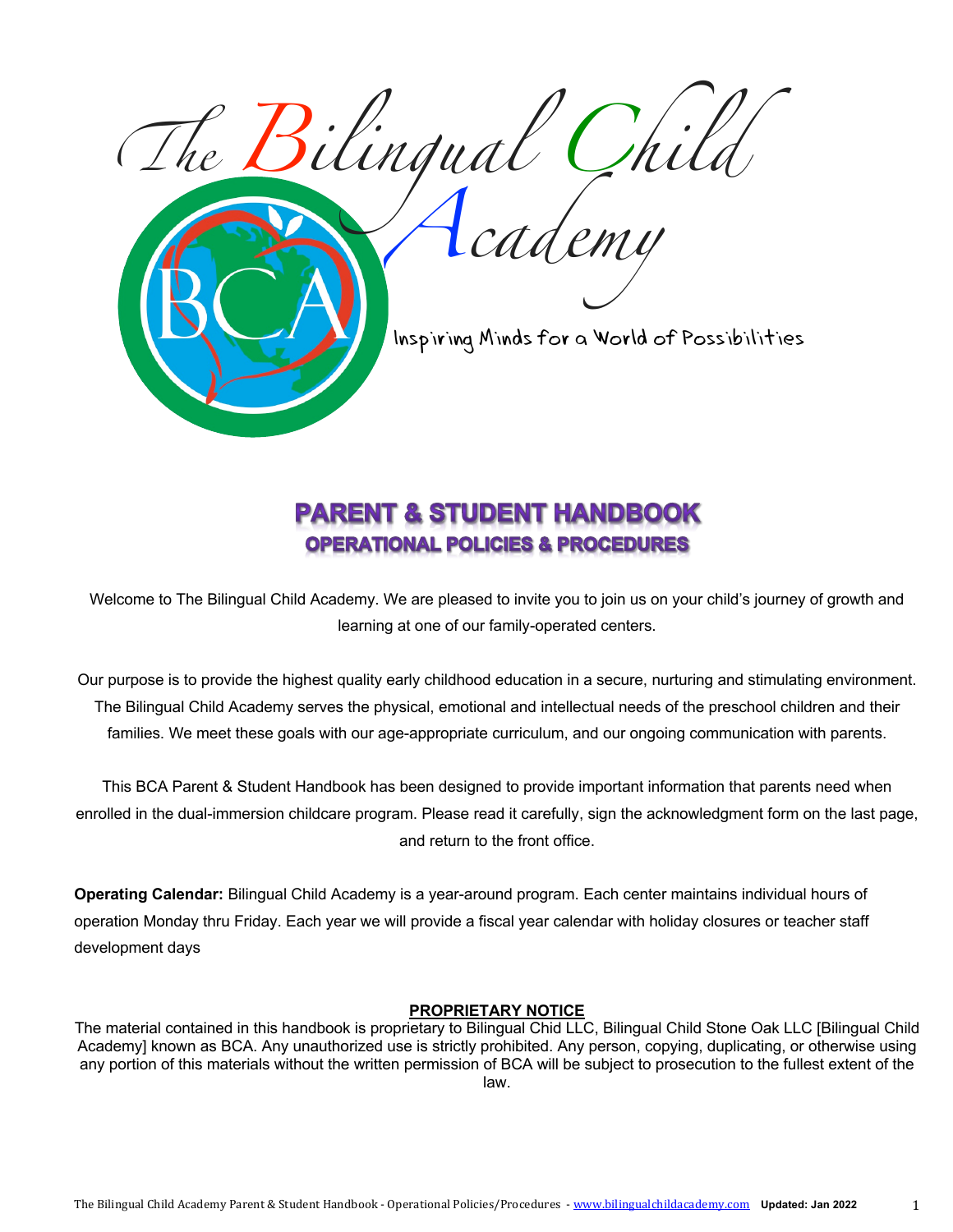# Parent Handbook

In an effort to be kind to the environment, this handbook will be updated as needed and posted on our website. Should any of these policies and/or procedures be updated, revised, or otherwise changed, parents will be notified electronically.

The following packet contains detailed information about our center. Please take the time to read all the pages to help you better understand our program and philosophy. If you have any questions, please feel free to contact the school director.

Family and community involvement is important to BCA. Our website will be continuously updated with the parent handbook. Please check back readily. Also we encourage you to participate in our social media sites. Please ask your center office for any information on Social Media.

#### **About Our School**

The Bilingual Child Academy is a Dual Language Spanish Immersion center which offers infant, toddler, preschool and Pre-Kinder childcare and private school program. We are doing business as the "Bilingual Child Academy "(BCA), Bilingual Child LLC and Bilingual Child Stone Oak LLC. BCA opened its first location in the summer of 2011 in Hollywood Park and their second location in 2015 in the Stone Oak neighborhood of San Antonio.

#### *Mission Statement*

BCA is dedicated to providing language enrichment classes in a learner centered environment by implementing a carefully selected curriculum and creating a nurturing atmosphere where children of all ages can flourish both socially and emotionally in a global world. The children served by The Bilingual Child Academy will be surrounded with experiences that will foster physical, social, academic, emotional, cultural and cognitive growth to build a community of learners for the future.

#### *Our Vision*

Our Vision is founded on the advantages of growing up multilingual and promoting a community of bilingualism. We believe that children learn languages easily early in life, and knowing a second language is a huge advantage later in life. BCA is committed to providing children with an environment that fosters enthusiasm for learning and language acquisition in a hands-on, child centered, culturally rich environment. BCA's developmentally appropriate Dual language & immersion (English-Spanish) curriculum will help develop school readiness, exposure to cultural diversity, self awareness, and social and emotional well-being so that preschool children can feel capable, connected, important and independent. BCA's dedication to children extends to school-age learners who are at a perfect age to enrich their lives through language and cultural learning in order to build a community of learners, which extends beyond the world they know.

#### *Philosophy & Goals*

The goal of a quality nursery school and preschool program is to guide children in the growth of their total personality and physical development. Areas related are: physical (fine/gross), mental/cognitive, emotional and social development are all given equal attention when preparing a curriculum to fit the needs of each child. A child's self-expression, creativity and analytical thinking are worked out in play. Through observations, the teacher(s) may help a child succeed in areas where they do not excel. The teachers strive to aid each child in developing a positive image.

#### *Owners*

*Dr. Natalia De La Vega, D.Ed.* – Degrees and background include over 10 years of in classroom teaching experience from PreK through 4<sup>th</sup> grade and everything in between. She holds current TEA Teaching certifications in Early Childhood, K-4, Bilingual Education, ESL, and Gifted & Talented education. She holds a Bachelor's of Business Administration degree from Texas State University, and a Masters of Educational Administration from Grand Canyon University. She is the proud mother of two growing young men.

*Pilar De La Vega Sorgente* – Degrees and background include a Bachelors of Business and over 35 years in International Relations for a Fortune 500 company. Before that she worked in Mexico City for the Department of Education (DIF) opening schools in rural underdeveloped communities across Mexico. At the very start of her career as a young women, she was also a Preschool teacher in Cd. Juarez. She is fluent in three languages and she is the mother of Natalia Evans and wife to her supportive husband Antonio Sorgente our resident handyman.

#### *BCA is a family run business, and we are glad to welcome you to our family!*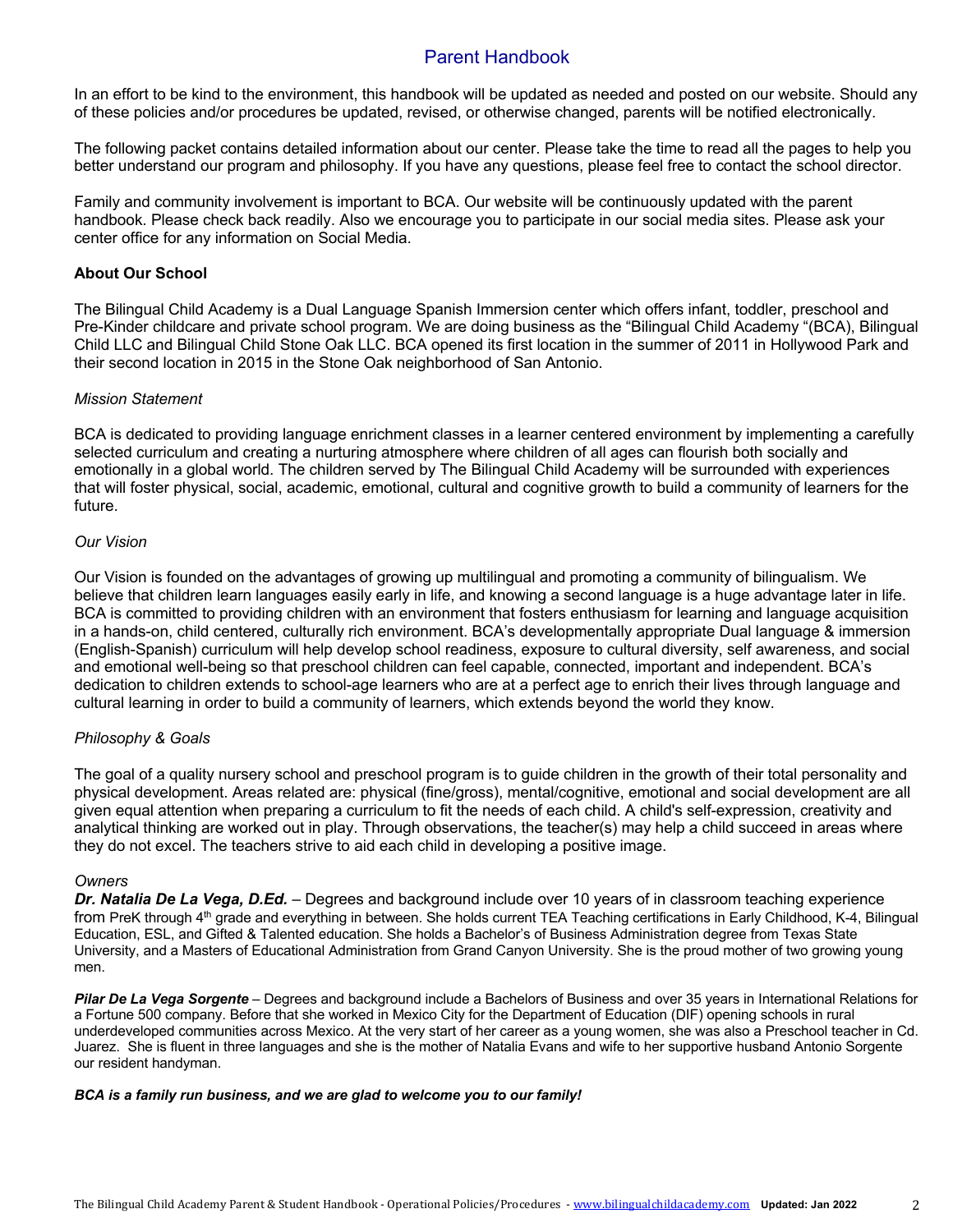|--|

| <b>OUR CURRICULUM</b>                                                                | $\overline{5}$ |
|--------------------------------------------------------------------------------------|----------------|
| <b>GOALS OF THE CURRICULUM</b>                                                       | 5              |
| <b>INFANT CURRICULUM:</b>                                                            | 5              |
| <b>TODDLER CURRICULUM:</b>                                                           | 5              |
| <b>PRESCHOOL &amp; PREK CURRICULUM:</b>                                              | 5              |
| <b>INSTRUCTIONAL STANDARDS</b>                                                       | 6              |
| <b>ASSESSMENT &amp; DEVELOPMENTAL SCREENINGS</b>                                     | <u>6</u>       |
| <b>POSITIVE DISCIPLINE STRATEGIES</b>                                                | 7              |
| <b>CONSCIOUS DISCIPLINE MODEL</b>                                                    | $\overline{7}$ |
| <b>DISCIPLINE POLICY</b>                                                             | $\, 8$         |
| AN INDIVIDUALIZED APPROACH                                                           | $\, 8$         |
| <b>MEETING CHALLENGING BEHAVIORAL NEEDS</b>                                          | $\, 8$         |
| THE BILINGUAL CHILD ACADEMY BITING POLICY                                            | 9              |
| <b>STUDENT SUSPENSION OR EXPULSION POLICY</b>                                        | 9              |
| <b>POLICIES &amp; PROCEDURES</b>                                                     | <b>10</b>      |
| <b>COMMUNICATION</b>                                                                 | 10             |
| <b>RELEASE OF CHILDREN:</b>                                                          | 10             |
| <b>PARENT CONCERNS:</b>                                                              | 10             |
| <b>CHILDREN WITH SPECIAL NEEDS</b>                                                   | 10             |
| *Allergies                                                                           | 10             |
| * Special Diet Preferences                                                           | 10             |
| <b>PHOTO USE AND CAMERAS</b>                                                         | 10             |
| <b>PARKING</b>                                                                       | 11             |
| <b>DISASTER/EMERGENCY PREPAREDNESS</b><br><b>WHAT YOUR CHILD MAY BRING FROM HOME</b> | 11<br>11       |
| <b>DRESS CODE</b>                                                                    | 11             |
| <b>LOST AND FOUND</b>                                                                | 11             |
| <b>OPEN DOOR POLICY</b>                                                              | 12             |
| <b>MEDICATIONS</b>                                                                   | 12             |
| <b>TOPICAL OINTMENTS, INSECT REPELLENT, SUNSCREENS, AND DIAPER OINTMENT POLICY</b>   | 12             |
| <b>HEALTH CHECKS</b>                                                                 | 12             |
| <b>OPPORTUNITIES FOR FAMILY INVOLVEMENT</b>                                          | <u> 14</u>     |
| <b>CELEBRATIONS AND BIRTHDAYS:</b><br>$\bullet$                                      | 14             |
| <b>SPECIAL EVENTS</b><br>$\bullet$                                                   | 14             |
| <b>CLASSROOM VISITORS</b><br>$\bullet$                                               | 14             |
| <b>PARENT HELPERS:</b><br>$\bullet$                                                  | 14             |
| <b>LICENSING INFORMATION</b>                                                         | 15             |
| <b>LOCAL &amp; STATE INSPECTIONS</b>                                                 | 15             |
| <b>LOCAL CHILD CARE LICENSING OFFICE</b>                                             | 15             |
| <b>CHILD ABUSE &amp; NEGLECT POLICIES:</b>                                           | 15             |
| <b>MINIMUM STANDARDS FOR CHILD CARE CENTERS</b>                                      | 15             |
| <b>PHYSICAL FACILITIES</b>                                                           | 15             |
| <b>ENROLLMENT &amp; REQUIRED INFORMATION</b>                                         | 15             |
| <b>CONFIDENTIALITY AND CHILDREN'S RECORDS</b>                                        | 15             |
| <b>REQUIRED ENROLLMENT INFORMATION</b>                                               | 15             |
| WHAT YOUR CHILD WILL NEED WHEN THEY START:                                           | 16             |
| <b>COURT ORDERS/LEGAL DISPUTES</b>                                                   | 16             |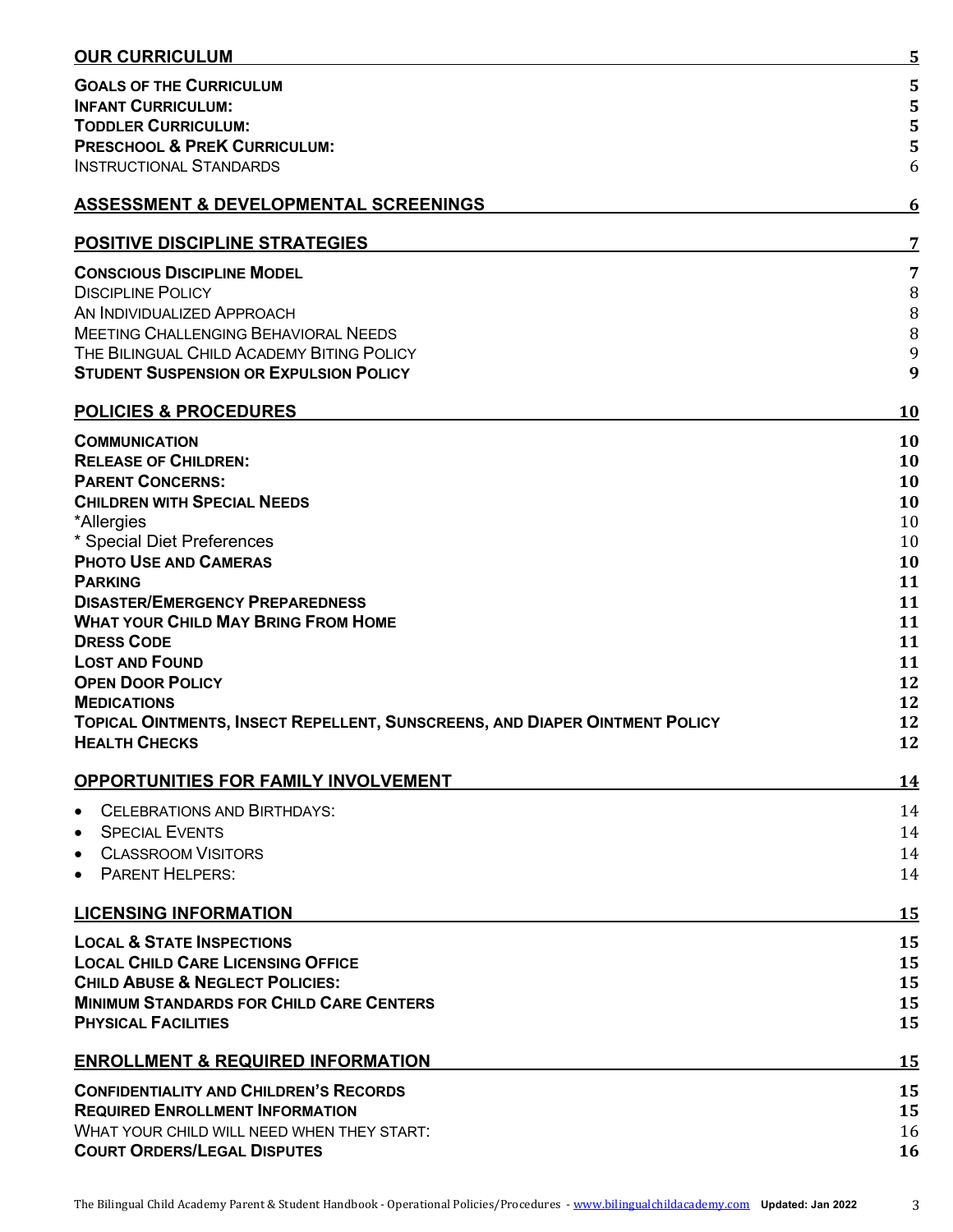| <b>SUBPOENAS</b>                                       | 16        |
|--------------------------------------------------------|-----------|
| <b>NOTIFICATION OF WITHDRAWAL</b>                      | 17        |
| <b>RE-ENROLLMENT</b><br><b>TERMINATION OF SERVICES</b> | 17<br>17  |
|                                                        |           |
| <b>SCHEDULES, ARRIVALS &amp; DEPARTURES</b>            | 17        |
| <b>CALENDAR</b>                                        | 17        |
| <b>HOURS OF OPERATION</b>                              | 17        |
| <b>SIGN-IN AND SIGN-OUT</b>                            | 17        |
| <b>TARDINESS</b>                                       | 17        |
| <b>SPECIAL PICK UP</b>                                 | 18        |
| <b>SEVERE WEATHER</b>                                  | 18        |
| ABSENCES, SICK DAYS, AND VACATIONS                     | 18        |
| <b>DAILY ARRIVAL AND DEPARTURE</b>                     | 18        |
| <b>LATE PICK UP</b>                                    | 18        |
| <b>LATE PICK UP FEES</b>                               | 18        |
| <b>MEDICAL &amp; HEALTH POLICIES</b>                   | <b>18</b> |
| <b>COMMUNICABLE DISEASE</b>                            | 18        |
| <b>ILLNESS: SIGNS AND SYMPTOMS</b>                     | 19        |
| <b>MEDICATIONS</b>                                     | 19        |
| <b>HAND WASHING</b>                                    | 20        |
| <b>HEALTH CHECK</b>                                    | 20        |
| <b>MEDICAL EMERGENCIES</b>                             | 20        |
|                                                        |           |
| <b>MEDICAL EMERGENCIES AND ACCIDENTS</b>               | 20        |
| <b>BREASTFEEDING:</b>                                  | 20        |
| <b>MEALS</b>                                           | 21        |
| <b>PEANUT-FREE CENTER</b>                              | 21        |
| <b>TOILET TRAINING</b>                                 | 21        |
| <b>QUIET TIME</b>                                      | 21        |
| <b>INFANT SLEEP UNDER 12 MONTHS</b>                    | 21        |
| <b>SAFETY POLICIES</b>                                 | 21        |
| <b>GANG-FREE ZONE</b>                                  | 21        |
| <b>FIELD TRIPS</b>                                     | 21        |
| <b>WATER ACTIVITIES</b>                                | 22        |
| <b>RELEASE OF CHILDREN:</b>                            | 22        |
| <b>TUITION POLICY</b>                                  | <u>22</u> |
| <b>ALL ABOUT TUITION</b>                               | 22        |
| <b>COST OF LIVING ADJUSTMENTS</b>                      | 22        |
|                                                        |           |
| <b>SMART TUITION</b>                                   | 22        |
| LATE & RETURNED PAYMENTS.                              | 22        |
| <b>LATE PICK-UP FEES</b>                               | 22        |
| <b>SUMMERS, UN-ENROLLMENT, OR CHANGE OF SCHEDULE</b>   | 22        |
| <b>WHAT TO EXPECT WHEN STARTING A NEW PROGRAM</b>      | <u>23</u> |
| <b>SEPARATION FROM THE PARENT</b>                      | 23        |
| <b>ADDITIONAL PARENT RESOURCES</b>                     | 24        |
|                                                        |           |
| <b>CHILD CARE WAIVER &amp; EMERGENCY FORM</b>          | 25        |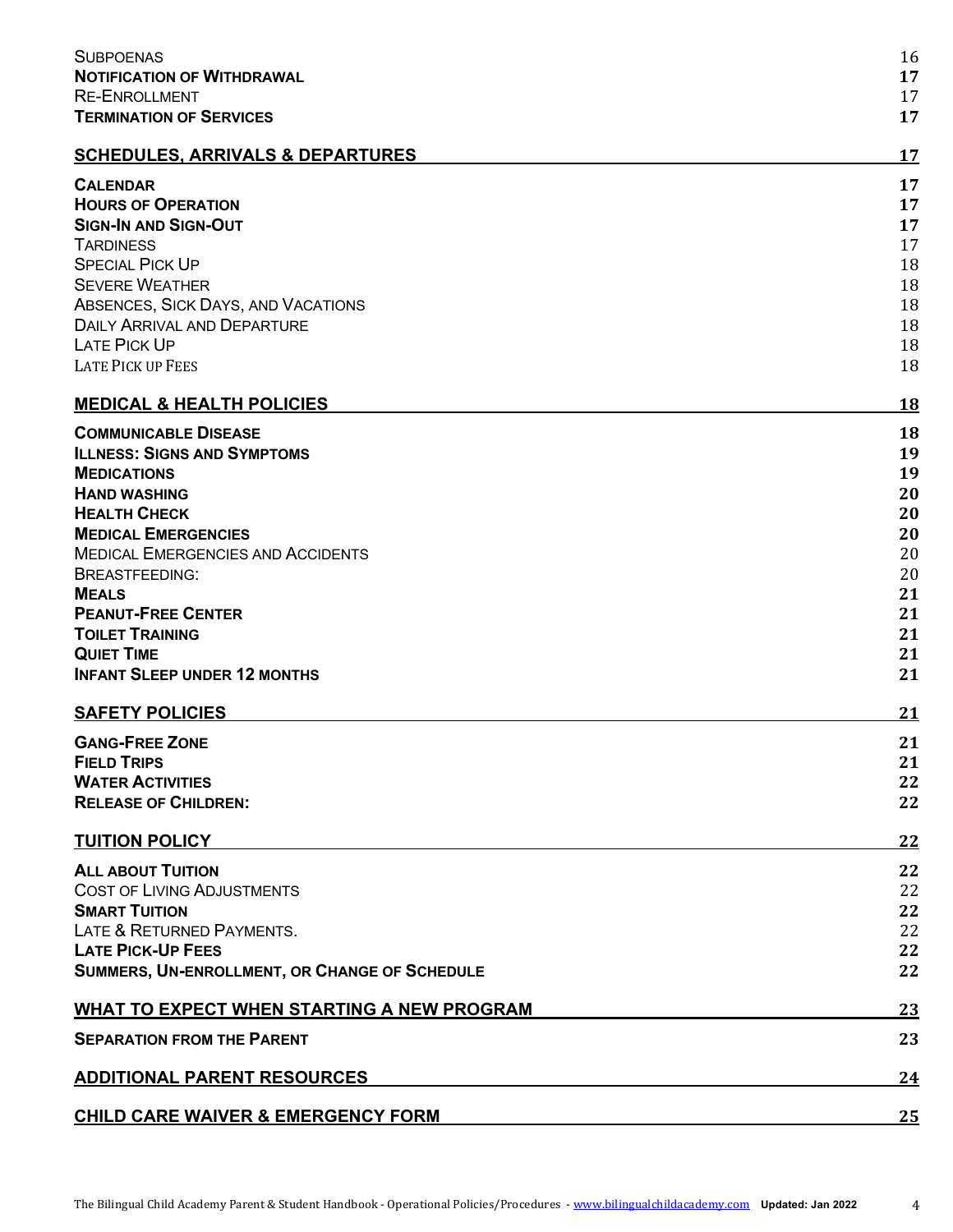# **Our Curriculum**

BCA is a learner and child-centered academic experience that gives each individual child the opportunity to move through a specially designed Dual Spanish Immersion environment. Utilizing a NAEYC accredited curriculum FROG STREET PRESS, an industry leader in Early Childhood curriculum, children will have a variety of play-based learning activities in which to participate. Teachers incorporate small group and large group circle time, guided activities, outdoor play/recess, and independent centers throughout the time they are with us. The curriculum focuses on learning basic concepts and skills through hands-on experiences and activities. Some centers are designed to develop large and small motor skills while others are more academically oriented. Through our program, each child is given the tools needed to encourage the growth of the whole child and become bilingual at a young age.

# **Goals of the Curriculum**

Our Program is a language-learning Spanish Immersion program based on the additive principal of "adding" a new language, not taking away the child's current/home language. In other words, we seek to reinforce a child's native language (whether it is Spanish or English), as well as introduce a new language using a thematic approach with real world & hands on learning.

BCA is not religiously affiliated; however, *We maintain a Christian faith based campus*. Religion is not part of the regular curriculum. Bible stories and character development may be incorporated into the thematic teachings of each classroom when appropriate such as Christmas (Nativity and Jesus's birth), Noah's Ark, and Easter (The resurrection of Christ) for example.

#### **Curriculum**

Our primary curriculum across all age groups is Frog Street Press. We welcome you to explore more on this wonderful study based curriculum at www.frogstreetpress.com

## **Infant Curriculum:**

Designed around the latest scientific early brain development research, Frog Street Infant curriculum is designed to build strong foundations for little ones ages 0-18 months. This child-centered program includes easy-to-use activities that:

- $\checkmark$  Equip caregivers to nurture the little ones in their care.
- $\checkmark$  Optimize key windows of opportunity for growth and development.
- $\checkmark$  Are designed with intention and purpose and organized around developmental learning domains.
- ü Feature Dr. Becky Bailey's Conscious Discipline® strategies to enhance social and emotional development.
- $\checkmark$  All materials are available in English and Spanish.

## **Toddler Curriculum:**

Designed around the latest scientific early brain development research, this year-round program focuses on enhancing the simple joy of childhood while equipping caregivers to nurture curiosity through exploration. Frog Street Toddler, created by Dr. Pam Schiller, incorporates Dr. Becky Bailey's Conscious Discipline® and includes 52 weeks of activity choices specifically created for children ages 18-36 months. Activity choices:

- $\checkmark$  Are organized around five developmental domains.
- $\checkmark$  Offer differentiated instruction options to meet the needs of all learners.
- $\checkmark$  Can be easily infused into daily routines, such as diaper changing, transitions, and outdoor play.
- $\checkmark$  Are designed with intention and purpose to move children forward in their development.
- $\checkmark$  All materials are in English and Spanish.

# **Preschool & PreK Curriculum:**

Frog Street Pre-K is a comprehensive, research-based program that integrates instruction across developmental domains and early learning disciplines. The program is engaging for both teachers and children and is easy to implement! Preschool and PreK classrooms will also incorporate Estrellita Phonics Program for phonemic awareness in both English & Spanish languages.

The cornerstones of the program are:

- $\checkmark$  An extensive integration of theme, disciplines, and domains
- $\checkmark$  Social and Emotional development includes Dr. Becky Bailey's Conscious Discipline ®
- $\overline{v}$  Differentiated instruction
- $\checkmark$  Equity of English and Spanish materials and instruction
- $\checkmark$  Joyful approach to learning

The curriculum itself aligns with Texas Guidelines in early childhood (Pre-K) preparedness for entry into kindergarten as well as NAEYC standards. Most importantly we seek: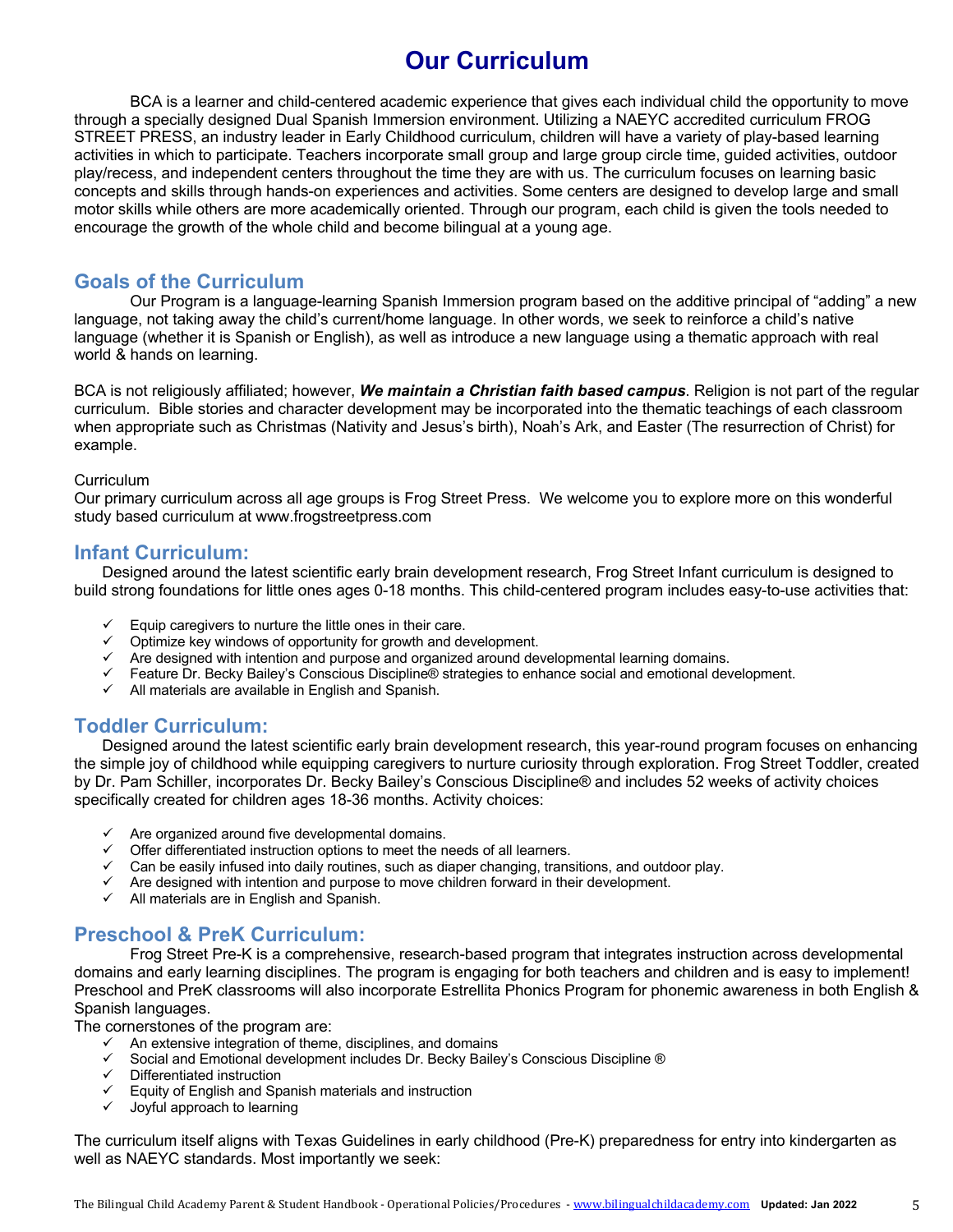- To provide a positive sense of identity and emotional well-being
- To develop age-appropriate social, physical, language and literacy skills
- To encourage thinking, reasoning, questioning and experimentation
- To provide exposure to the arts and encourage creative expression
- To demonstrate proper health, safety and nutritional practices
- To respect gender, age and cultural diversity

#### **Instructional Standards**

BCA seeks to promote growth in the following areas using the outlined curriculum, along with highly developed teacher training:

#### *Intellectual development ~*

- Language development: Spanish language development and the use of native language in clear phrases. Strong foundation in Native (home) language while building new language skills and vocabulary.
- Problem solving: Learning though exploration
- Personal growth: Show improvement based on appropriate developmental benchmarks
- Reading readiness: Develop eye movement from left to right, listen and understand stories, follow directions, and have conversations. Develop the ability to describe a story read out loud to them; recognize distinct sounds, rhymes, and familiar words; use drawings, scribbles, and shapes to express thoughts and ideas; Identify some letters of the alphabet, and begin to write name.
- Math readiness: Count to 20, classify and organize objects in groups by similarity, recognize and copy simple patterns, identify and name common shapes, and recognize that objects can be measured by height, length, weight, and time.
- Science readiness: Use the senses to explore the environment, express interest in and ask questions about nature, learn to use simple tools such as blocks and rulers.

#### *Social Development ~*

- Basic routine: Learn to follow a daily schedule
- Behavior skills: Learn good habits
- Playing skills (alone and in group): Participate in positive social interaction, cooperation, and individual time

#### *Emotional Development ~*

- Choices: Learn to make decisions.
- Free choice time in centers. Children will have choices of centers such as Kitchen, Sand/Water, Building, Dramatic Play (puppet theater), and a variety of other thematic choices in the Science & Social Studies learning tables. This important time allows them to build curiosity and take risks in a controlled environment.
- Curiosity and self-motivation: Learn through exploration and develop initiative

*Physical development: (gross and fine motor) ~*

- Gross : Large muscle play, outdoor time, dancing
- Physical movement: Circle time, dramatic play
- Balance: Build awareness of obstacles that can create loss of balance
- Fine: Small muscle play and activities that build dexterity with manipulation of fingers, later used for handwriting skills in school
- Eye-hand coordination: Development through the use of toys, books, and other learning tools.

# **ASSESSMENT & DEVELOPMENTAL SCREENINGS**

- Children are assessed on developmental progress 3 times per year. The assessment windows are Fall, Spring and early Summer.
- Parents are provided their progress report copy to keep during these windows
- Assessments will evaluate these developmental goals: Language & Communication, Cognitive (Academic Skills), Physical Development (Gross Motor & Fine Motor), and Social-Emotional.
- Children may be assessed during a special window/time-frame under the following circumstances: Parent request, special transitions, for observation of developmental screenings, or IEP or a child who enrolled later and missed a window.
- Children are formally assessed by their Lead Teacher [with assistance from primary Assistant Teacher] individually and in small group during the assessment windows using the ChildPilot program under their age-group Progress Report.
- Children will be informally assessed during all regular classroom activities through picture documentation, portfolio observations, work samples, and teacher notes on daily reports.
- The purpose of assessments is to inform planning for overall program improvements. Teachers can utilize information on their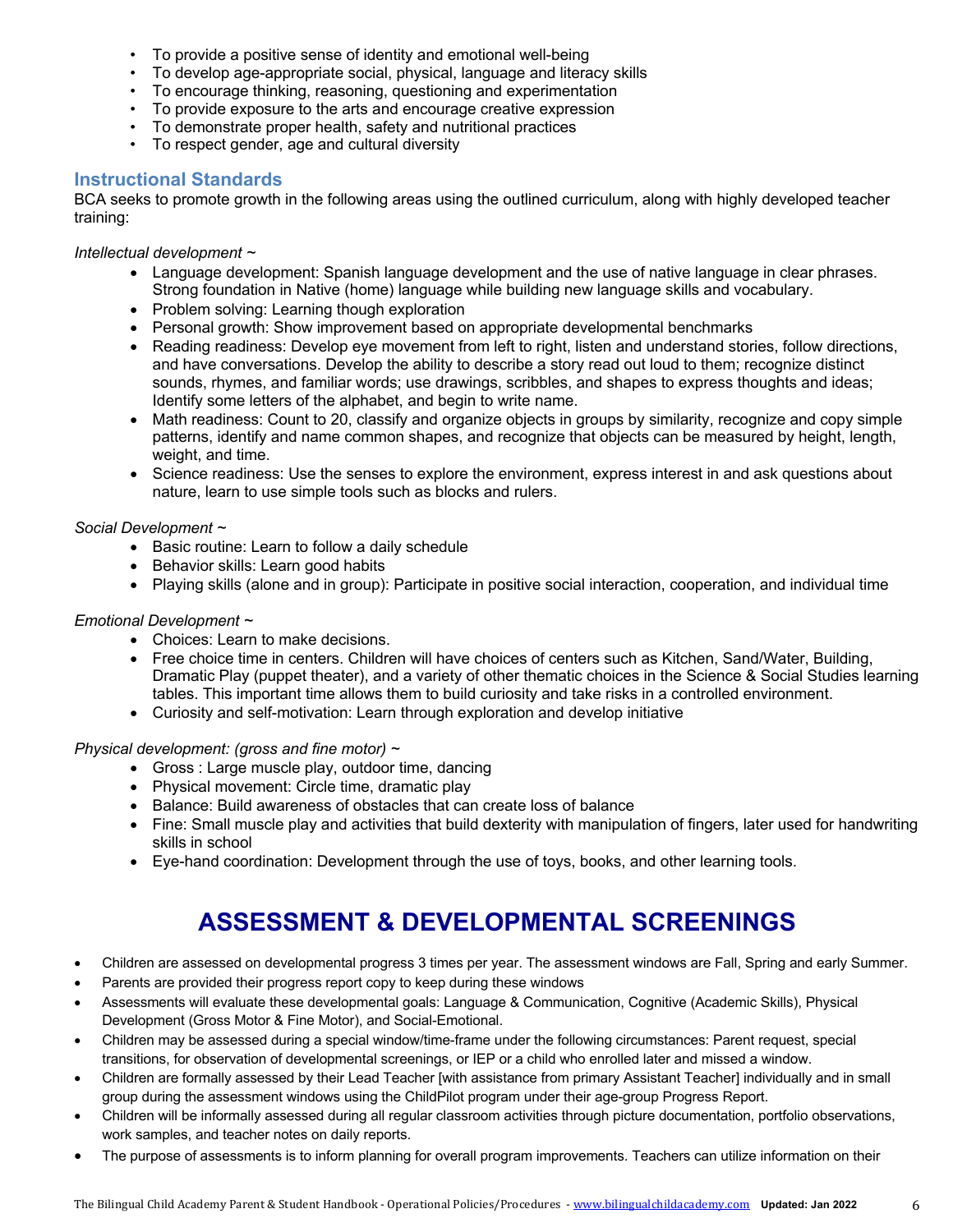student's performance to make changes and modify curriculum to meet the individual needs of their students when possible.

- Informal assessments are also utilized to inform parents of any possible red flags or developmental delays in order to discuss with a developmental specialist if needed.
	- o Parents may request to schedule a Parent/Teacher conference at any time.

# **POSITIVE Discipline STRATEGIES**

#### **Positive Measures To Produce Acceptable Behavior:**

In order to maintain a happy, healthy, disciplined environment, the children are taught the importance of safety, care of property, good habits, rules of conduct and consideration and respect for others.

- $\checkmark$  Constructive methods of discipline are used to maintain group control and handle individual behavior. Our main focus on discipline (teaching/training) is preventative in nature, as we aim to build self-discipline in the child.
- $\checkmark$  Ignore the misbehavior whenever possible... a teacher is ignoring the behavior, not the child.
- $\checkmark$  Involving the child in the classroom community through choices and consequences.
- $\checkmark$  Use the Safe-Place for some self reflection and "me" time to get in a calm state.

# **Conscious Discipline Model**

Conscious Discipline**©** is a whole-school solution for social-emotional learning, discipline and self-regulation.

Conscious Discipline is a longtime leader in integrating classroom management and social-emotional learning. It utilizes everyday events rather than an external curriculum, and addresses the adult's emotional intelligence as well as the child's. Conscious Discipline empowers adults to consciously respond to daily conflict, transforming it into an opportunity to teach critical life skills to children. With Conscious Discipline, our teachers, students and the entire school culture will become a safe haven of cooperation, constructive problem solving and academic success.

Conscious Discipline is evidence-based, and was named as a national model for character education by the Florida State Legislature.

#### **Conscious Discipline Brain State Model**

Conscious Discipline uses a multidisciplinary approach to address behavior.

It surpasses behavioral approaches that teach specific behaviors, and offers a eurodevelopmental model of the brain based on and adapted from the work of Bruce Perry, Daniel Siegel, Allan Schore, Louis Cozolino, Joseph LeDoux, Paul MacLean, and Alexander Luria.



The Conscious Discipline Brain State Model becomes a frame for us to understand the internal brain-body states that are most likely to produce certain behaviors in children and in ourselves. With this awareness, we learn to consciously manage our own thoughts and emotions so we can help children learn to do the same. The goal of this model is not to turn into neuroscientists, but to provide a simplified brain model as a means for increasing our self-awareness so we can respond consciously to the needs of the moment.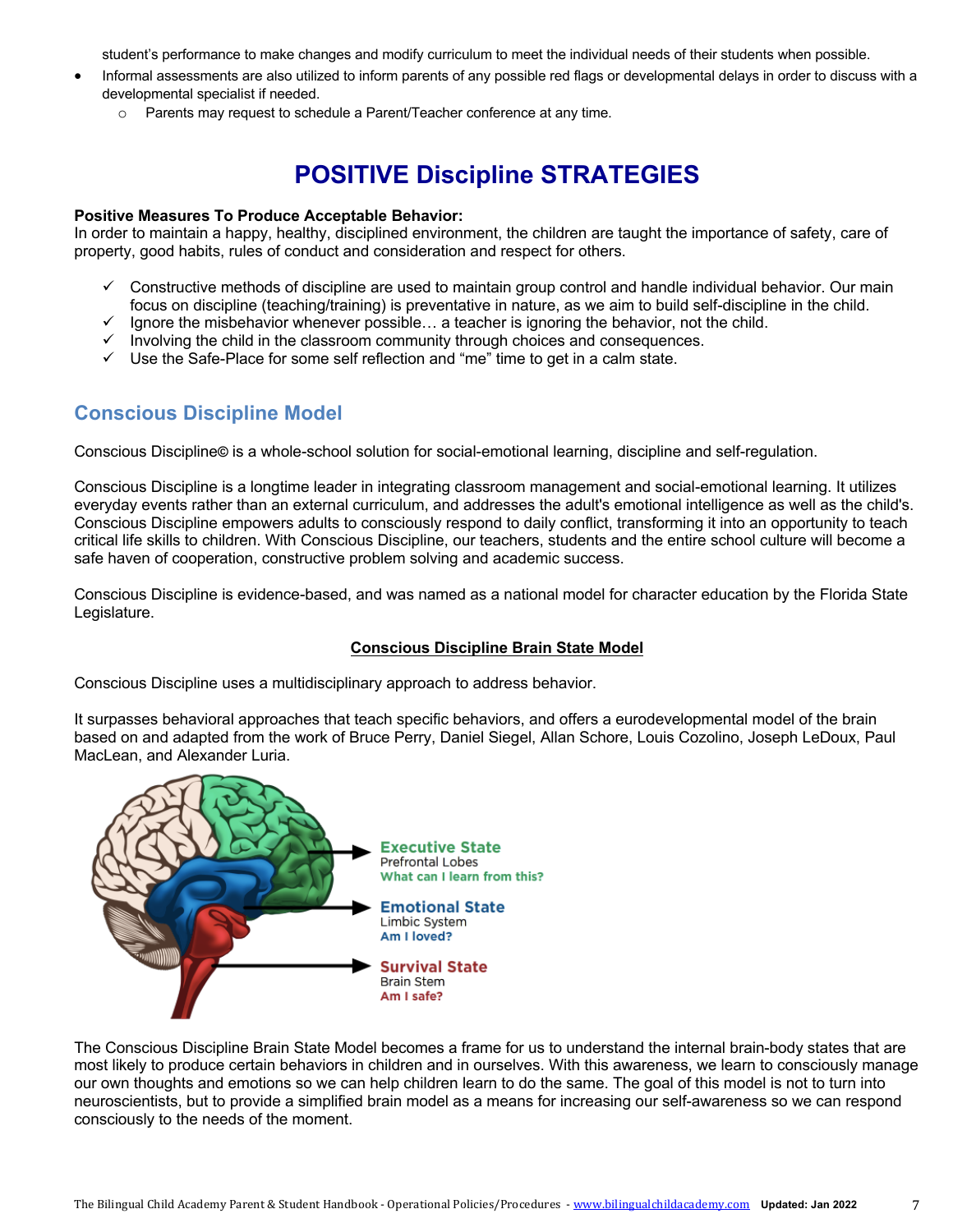Research, as well as life experience, tells us our internal emotional states dictate behavior. When we feel grumpy, we tend to become easily frustrated and curt with others. When we feel grateful, we tend to be generous and thoughtful. When we feel upset at our children, we see ourselves behaving, disciplining and speaking much like our parents did to us when they were upset. The Conscious Discipline Brain State Model helps us understand how all this happens and how we can change it.

**Conscious Discipline** empowers us to be conscious of brain-body states in ourselves and children. It then provides us with the practical skills we need to manage our thoughts, feeling and actions. With this ability to self-regulate, we are then able to teach children to do the same. By doing this, we help children who are physically aggressive (survival state) or verbally aggressive (emotional state) become more integrated so they can learn and use problem-solving skills (executive state). When we understand the brain state model, we can clearly see the importance of building our homes, schools and businesses on the core principles of safety, connection and problem-solving.

For more information for Teachers and Parents on Conscious Discipline please visit http://consciousdiscipline.com

### **Discipline Policy**

Bilingual Child Academy maintains a zero tolerance policy regarding any forms of discipline or guidance, which involve harsh, cruel, or unusual treatment of any child. The following types of discipline methods **are strictly prohibited**:

- 1. Corporal (physical) punishment, including grabbing, squeezing, pinching, shaking, or biting a child;
	- 2. Threats of corporal punishment;
	- 3. Any punishment associated with food, naps, blankets/toys, or toileting;
	- 4. Picking up, lifting, and/or dragging a child by hands or arms;
	- 5. Hitting or tapping a child with hand or instrument;
	- 6. Putting anything in or on a child's mouth;
	- 7. Humiliating, ridiculing, rejecting, or yelling at a child;
	- 8. Subjecting a child to harsh, abusive, or profane language;
	- 9. Placing a child in a locked or dark room, bathroom, or closet, with or without the door closed;
	- 10. Requiring a child to remain silent or inactive for inappropriately long periods of time for the child's age; and
	- 11. Inappropriate restraint of a child.

Staff members at Bilingual Child Academy are specifically trained in the use of positive guidance methods, and may only use discipline strategies that encourage the development of self-esteem, self-control, and self-direction. **Every effort is made to use positive discipline strategies. However if a child presents a danger to himself or others, and/or is destructive in class and the use of such discipline strategies are not successful in our environment, then a parent conference will be necessary for a struggling child in a group care environment.**

*\* For information on Suspension and Expulsion please continue to our Suspension and Expulsion Policy.*

#### **An Individualized Approach**

Discipline strategies are individualized and consistent for each child, appropriate to the child's level of understanding, and directed toward the goal of "self-discipline." In addition, we believe in establishing open, honest communication concerning every aspect of your child's development and in working as a team to achieve the desired results. If necessary, we will meet with you to complete a Behavior Modification Plan if the child's inappropriate behavior is deemed by us to be a safety concern or to be a disruption to the classroom environment. As a last resort, **we reserve the right to deny services due to aggressive and/or unsafe behaviors exhibited by the child or parent, or when a child requires one-on-one education.**

### **Meeting Challenging Behavioral Needs**

When a child's on going challenging behavior must be addressed, our policy indicates that these steps are followed:

- 1. Assess the function of the behavior: Using teacher shadowing, observations & anecdotal notes to finds patterns and/or causes of stressors.
- 2. Work with families and/or professionals (behavioral specialists, therapist) to develop and individualized plan to address the behavior.
- 3. Include *positive behavior support strategies* & Conscious Discipline as part of the plan.
- 4. Address if the challenging behavior requires One-on-One care for the successful growth and development of the child.
- 5. Determine if BCA is the best environment to support the child.

*Challenging behavior: "Any behavior that (1) interferes with children's learning, development and success at play, (2) is harmful to the child, other children, or adults, [or] (3) puts a child at high risk for later social problems or school failure." (Kaiser & Rasminsky, Challenging Behavior in Young Children (2nd Ed.), Pearson Education Inc., 2007, p. (4). Physical aggression (hitting, biting, shoving, whacking with toys), (5) relational aggression ["You can't play with us"], verbal bullying, tantrums, whining, testing limits, refusal to follow directions or observe classroom rules.* 

*Examples of positive behavior support strategies: Removing materials or modifying the classroom environment that triggers challenging behaviors, or create a predictable daily schedule so children know what to do and when to do it.*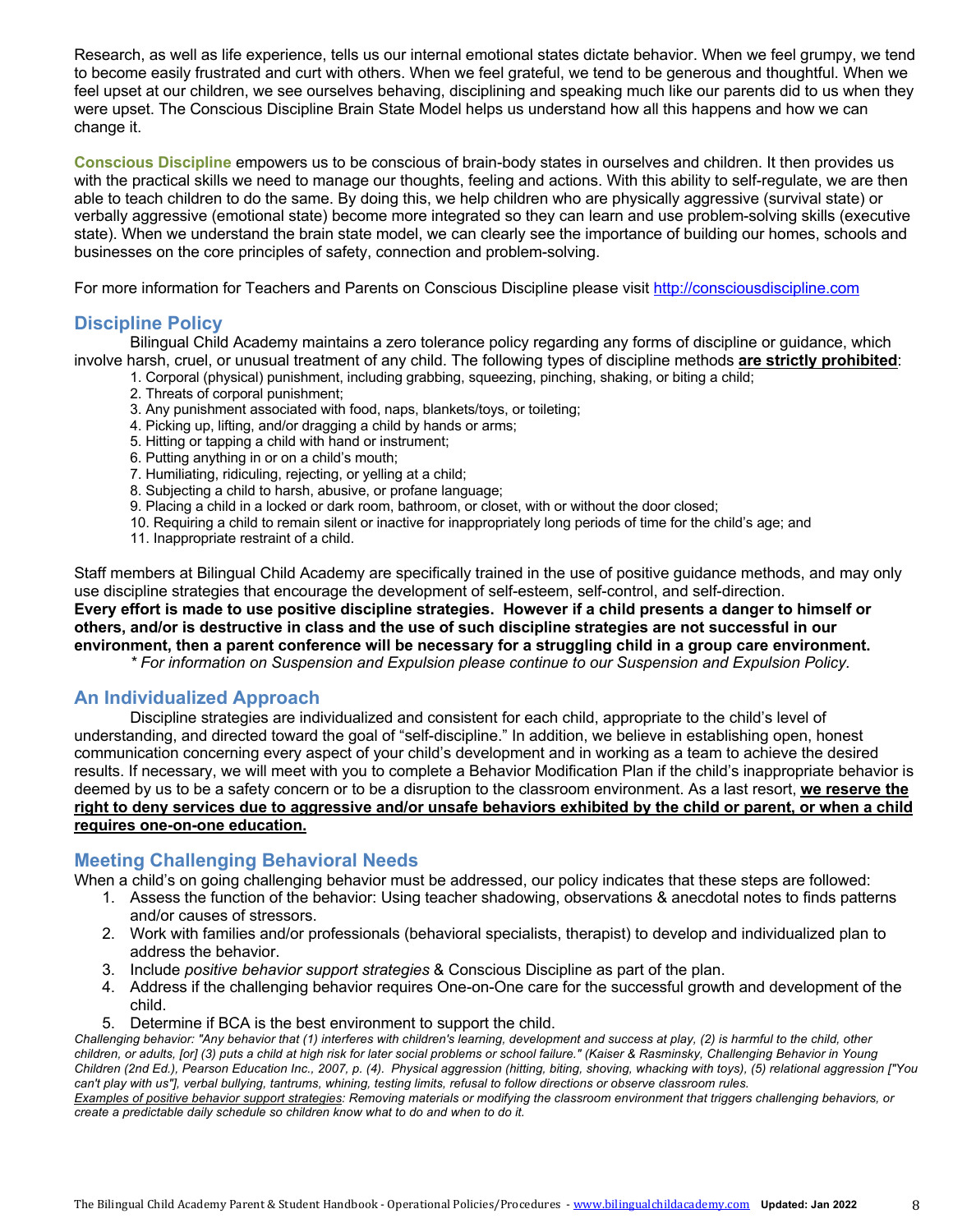# **The Bilingual Child Academy Biting Policy**

Biting is a natural developmental stage that many children go through. It is usually a temporary condition that is most common between 13-30 months of age, but diminishes quickly after age 3 yrs old. The safety of the children at BCA School is our primary concern. The school's biting policy addresses the actions the staff will take if a biting incident occurs. Each incident of biting is approached individually and concerns will be addressed to meet the needs of both the biter and the bitten child. There is no "one-sized fits all" policy for biting. The staff members will maintain close and constant supervision, "Shadowing", of the child at all times in order to quickly redirect behaviors.

Children bite others (even siblings and parents) for many different reasons. Example: A child might be teething or overly tired, or frustrated. He/she might be experimenting or trying to get the attention of the teacher or his peers. Some children have poor verbal skills and are impulsive without a lot of self-control, and sometimes biting occurs for no apparent reason.

\*\* The center reserves the right to expel the student who bites at any time depending on frequency and severity of incident(s) regardless of age or how many times they bite. Administrators will do everything possible to keep children enrolled, however if the bite is severe enough or conditions under which the bite happen may be conducive to immediate expulsion.

*Just as any behavior issue regarding a child is confidential, the name of the child that is the aggressor is also confidential, in order to ensure the privacy of the child and family and prevent bias from others enrolled in the center. Informative handouts are given to parents regarding biting. Children who bite/hurt others twice in the same day will be sent home for the day.*

# **Student Suspension or Expulsion Policy**

Bilingual Child Academy strives to develop an individualized approach to each child's discipline and health needs - detailed in the above sections. We will exhaust all measures to ensure children can remain at Bilingual Child Academy providing that they do not pose a risk to other children or even to themselves.

Parents/Guardians will begin to receive incident reports through our ChildPilot program. In addition to the incident reports, the behavior may begin to warrant further documentation. Our administrators may send a Classroom Behavior Notice through a more formal email with explanation of incidents or concerns.

When and/or if we feel a child is at risk for suspension or expulsion from the center we will begin a process, which may include the following strategies:

- Implement a complete Developmental assessment to ensure placement is in correct room
- Documenting incidents [using ChildPilot and/or Classroom Behavior Notice]
- Teaching social-emotional skills using *positive behavior support strategies*
- Making environmental modifications where possible.
- Engaging in discussions with parents
- Parents may consider outside support services from behavioral professionals.
- Child can also be suspended or expelled due to health concerns which may be difficult to address in a group care environment. Such as, but not limited to: frequent untreated colds/infections, uncontrollable diarrhea, excessive nasal discharge or cough, etc. regardless of origin if it presents a hygiene and health concern to the class.

Circumstances, which may result in *immediate expulsion*, are:

- Excessive Biting which cannot be controlled regardless of shadowing and redirection techniques
- Hitting other children or teacher constantly which cannot be controlled regardless of discipline techniques
- Destruction of property
- Extremely difficult to control tantrums / Child hurts or hits themselves / Excessively loud screaming or crying which upsets the other children in the classroom
- Requires one on one attention to ensure safety of child or other children
- Child runs out of classroom/building [possess a safety risk]
- Parent/Guardian misconduct: Adults engage in language which causes a negative school/home relationship, using inappropriate language/ gestures towards staff, any legal disputes / custody disputes which involve the school/staff, adults arriving at school under the influence *[\* please see our Release of Children policy for more information on release of children to parents/guardians we suspect are under the influence*]
- If the center director deems the situation is beyond our reasonable control, or if the child requires one-on-one attention continuously. If the child's behavior results in loss of property or increases cost of care [example: if one on one care is necessary] these additional costs may be added to child's account prior to suspension or expulsion.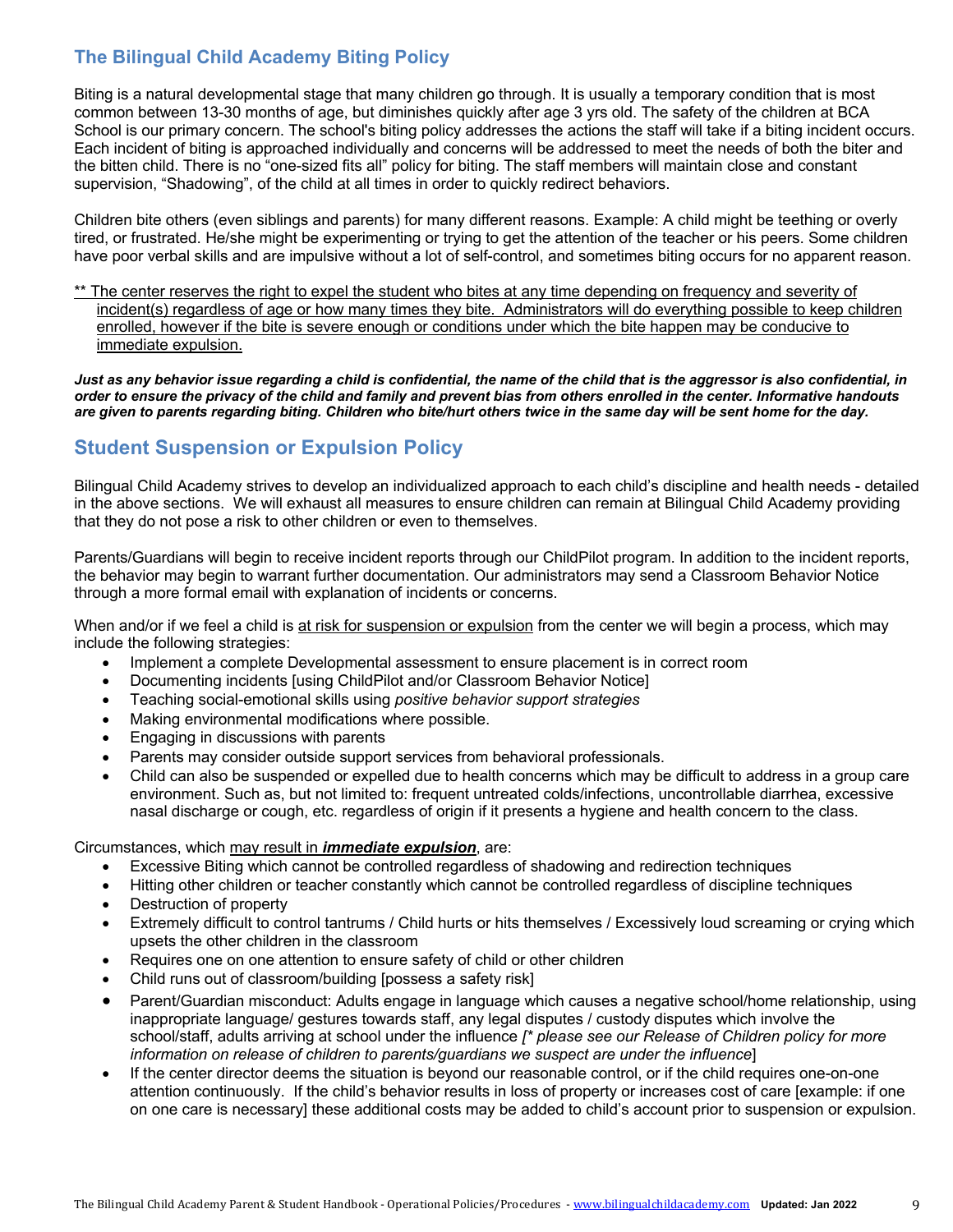# **Policies & Procedures**

# **Communication**

Daily communication between families and teaching staff is vital to a strong program. Our staff will communicate in a variety of ways to share information about your child and their program. Most regularly we will use the following methods:

- Daily Reports: Infants through Preschool teachers will complete a report to inform parents about a child's day. This may include information about how he/she ate, diaper or potty changes, naptime, and general mood. This report will also include needs to be re-stocked, such as diapers, wipes, or baby food. Our CHILDPILOT real-time electronic reporting makes communication a breeze. You can download the app from ChildPilot Parent to save pictures and reports in your history and communicate with the teacher. More information at www.ChildPilot.com
- Bulletin Board: We will post important notices on the bulletin boards located in the entry way.
- Newsletter & Menu: Sent via email monthly. It will include reminders of special events and the Director's letter. The newsletter is general in nature for the entire school, but will contain important information about the program.
- Emails: Sent out periodically for time-sensitive information or classroom news specific to a limited segment of the program or family.
- Parent Conferences: When there is a concern about a child's growth and development or classroom discipline, teachers or parents may request a conference with the child's teacher or director. If parents would like to request a meeting with a teacher, we ask that you give ample time in scheduling to meet with a teacher so we can plan on a replacement in the classroom, and teacher meetings are usually 25 minutes in length. If you are requesting a meeting with a Director, we ask that the request be made at least 1 day in advance.

**Release of Children:** Children will be released only to the custodial parents/guardians or contacts given by custodial parents / guardians on the enrollment forms (ChildPilot app) as able to pickup. If there is a change or a pickup outside of the normal routine, we appreciate a phone call, email, or coming to the office to inform our office staff of any changes in pickup. If staff has any concerns with adult picking up, we will contact parent/guardian to confirm if we can release child.

*Please note that if the office or teacher has any concerns regarding the release of children to an adult whom the staff may deem a risk, we will not release until another adult on the enrollment paperwork can be contacted. An example of such an occurrence may be if staff suspects that the adult picking up the child(ren) is under the influence of a substance, which may impair driving or judgment. If no other adult on the enrollment can be contacted, office staff has the obligation to contact local authorities.*

**Parent Concerns:** If you should have any concerns regarding the center's policies or your child, please do not hesitate to contact the Office. Hollywood Park (210)701-8461. Stone Oak (210)481-9172

# **Children with Special Needs**

BCA makes reasonable accommodations for children with special needs, based on their Individualized Education Program (IEP) or similar assessment by a professional and as indicated on your Enrollment Form. Please note that "*reasonable accommodations*" do not include adjustments to the classroom's **child:teacher** ratio. If a child requires more than average teacher time, attention, and/or accommodations, the family may be asked to seek care elsewhere as BCA is not structured to have one-to-one education. In order for a child with Special Needs to grow & flourish, they must be at a center which supports, is equipped, and has staff who are specially trained to help the child meet their milestones.

*\*Allergies*: BCA must have an Allergy Alert plan from your child's medical professional on file for each food allergy. BCA will make every effort to accommodate special diets based on food allergies. In many cases the allergies may be so severe that for the safety of the child's health, the center may ask parents to provide their own foods from home where we can ensure that they are prepared in such a way that there is not cross-contamination.

*\* Special Diet Preferences*: In many cases families have opted to have a special diet for their child, such as but not limited to: gluten-free, dairy-free, sugar-free, vegan, etc; In these cases, BCA will try to accommodate the child based on items we already have on menu. However, it is advised that families with dietary preferences provide meals for their own children.

## **Photo Use and Cameras**

BCA staff often takes photos of our children in the classrooms and/or playground, especially for the ChildPilot app. While most of these photos are used solely for classroom projects and direct parent communications, some may be used on our website or social media accounts. In rare occasions we may use very cute pictures in marketing materials such as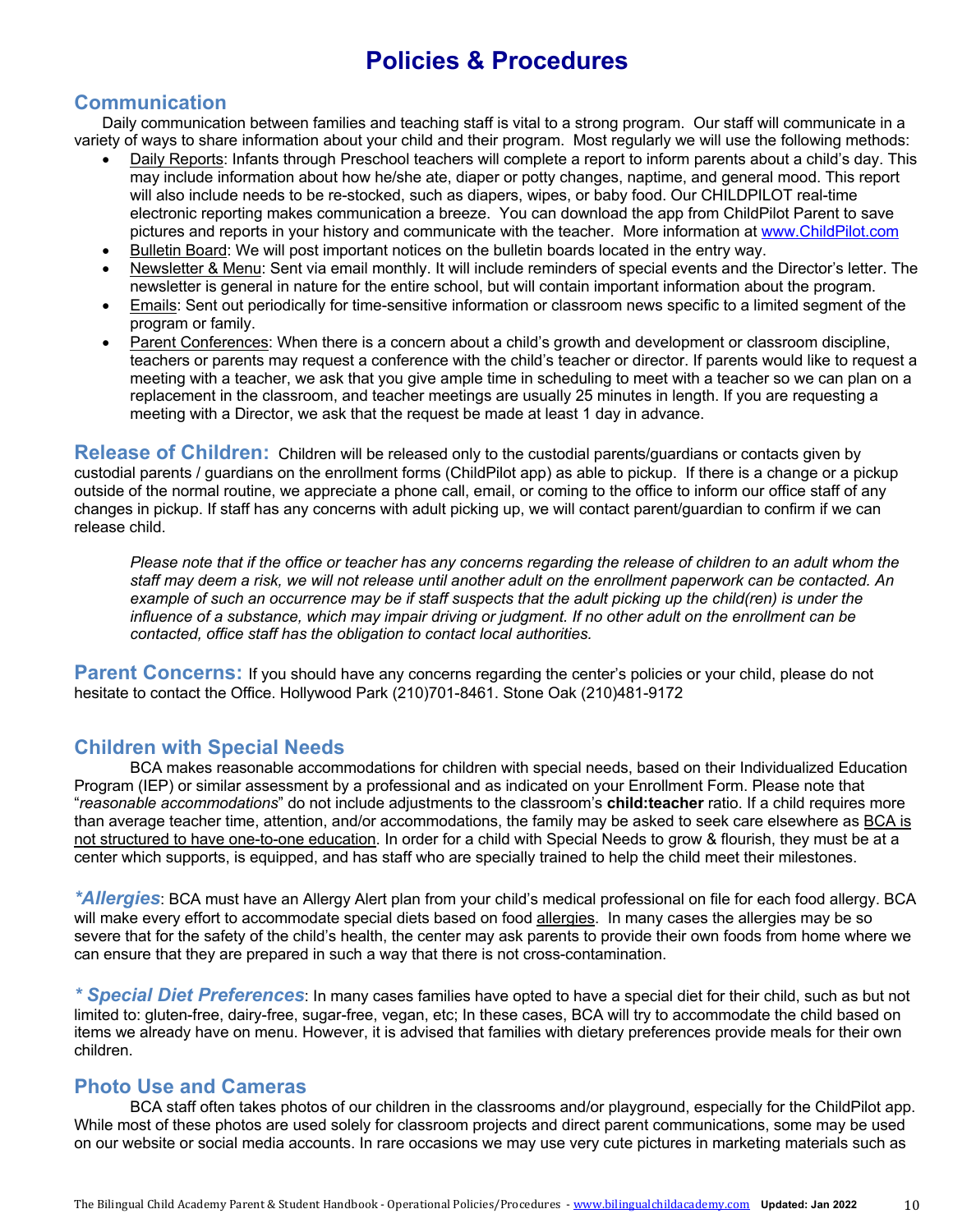brochures or flyers. If you prefer that your child not be included in these latter categories, please check the appropriate box on your **Enrollment Form**.

There are DVR Cameras in all classrooms. These are accessible for review of administrative personnel only.

## **Parking**

Parking is limited, and we kindly ask **that parents be respectful of others during the busy drop-off and pick-up rush times**. Please do not block other vehicles, drive-ways, entrances & exits. During party events or large attendance events, parents may have to use residential side streets. *Please be mindful of our neighbors' access to their driveways and mailboxes*. We encourage Teacher/Staff interactions at pickup and drop-off, however if you wish to have a lengthy discussion with the staff, it is best to schedule a parent/teacher conference at another time.

## **Disaster/Emergency Preparedness**

In the event we have to evacuate the campus school personnel will contact the local police or fire departments (or any other local authority such as health department if necessary). Parents will be contacted immediately by our staff and given instructions on how and where to pick up their child. BCA has an emergency disaster plan in place, which may include moving children away from this campus to another location. In which case parents will be immediately notified via mass text/email message and through the ChildPilot portal app. Teachers have use of an iPad which has all relevant emergency contact information and communications.

There will always be staff members who are First Aid and CPR certified and prepared to handle an emergency on campus, and will remain with the children in their care at all times. BCA staff and students are required to participate in a monthly fire drills, and practice safe exiting procedures in order to practice the emergency plans in place.

• *BCA staff will administer CPR & First aid if deemed necessary by our trained personnel, and will call 911 immediately if needed. BCA is not responsible for the cost of the ambulance or hospital fees.*

## **What your Child May Bring From Home**

Children will bring a backpack daily for their and school work and personal items. **Please do not allow your child to bring toys from home**. Violent toys, videotapes, guns and swords may not be brought to school. Toys from home cause a disruption in class, and may be lost or broken or could be a potential chocking hazard. We have plenty of toys in class that all children can share and are safe. In the event your class/teacher has a special "share day" they will send out notification with instructions on what to bring. *\* If you are cleaning out closets and getting rid of toys & puzzles, we do take donations that are in good condition and can be easily cleaned. No plush toys or toys with small parts.*

# **Dress Code**

BCA *Preschool and PreK students must wear a uniform shirt with logo, which are available for purchase with the office.* A complete uniform consists of khaki colored pants or shorts (skorts or rompers also may be worn for girls), and navy blue polo style shirt.

Benefits of wearing a uniform:

- Cohesive group, children know they are a member of a special group which encourages character building.
- Enhance school spirit
- Lower long-term clothing costs
- Easier to dress children each morning.

#### *Infant, Nursery, & Toddler students are not required to wear a uniform. Comfort and ease with toileting and diapering is key.*

#### **Children must be appropriately dressed when they arrive at school**.

Because play activity are such an important part of the curriculum, clothing should be practical and comfortable. No open toed shoes, or sandals, jellies or cowboy boots are permitted. Little toes are easily hurt and children have a difficult time on the playground. We prefer sneakers type shoes with socks. We also prefer that children do not wear jewelry, as these are easily lost. If your child has changed clothing during the day, teachers will place soiled items in a plastic bag in your child's backpack. Please take home the soiled items and replace them the next school day. All clothing items must be labeled with the child's full name when possible.

### **Lost and Found**

Please mark all personal items with your child's name. Jackets and cold weather clothing have a tendency to lose their owners. We will make every attempt to locate and return lost items. This task is much easier if your child's name is on the items. We cannot be responsible for any personal items that your child may bring to school if they are not labeled. Please leave toys at home! We will keep a lost and found bin in the office.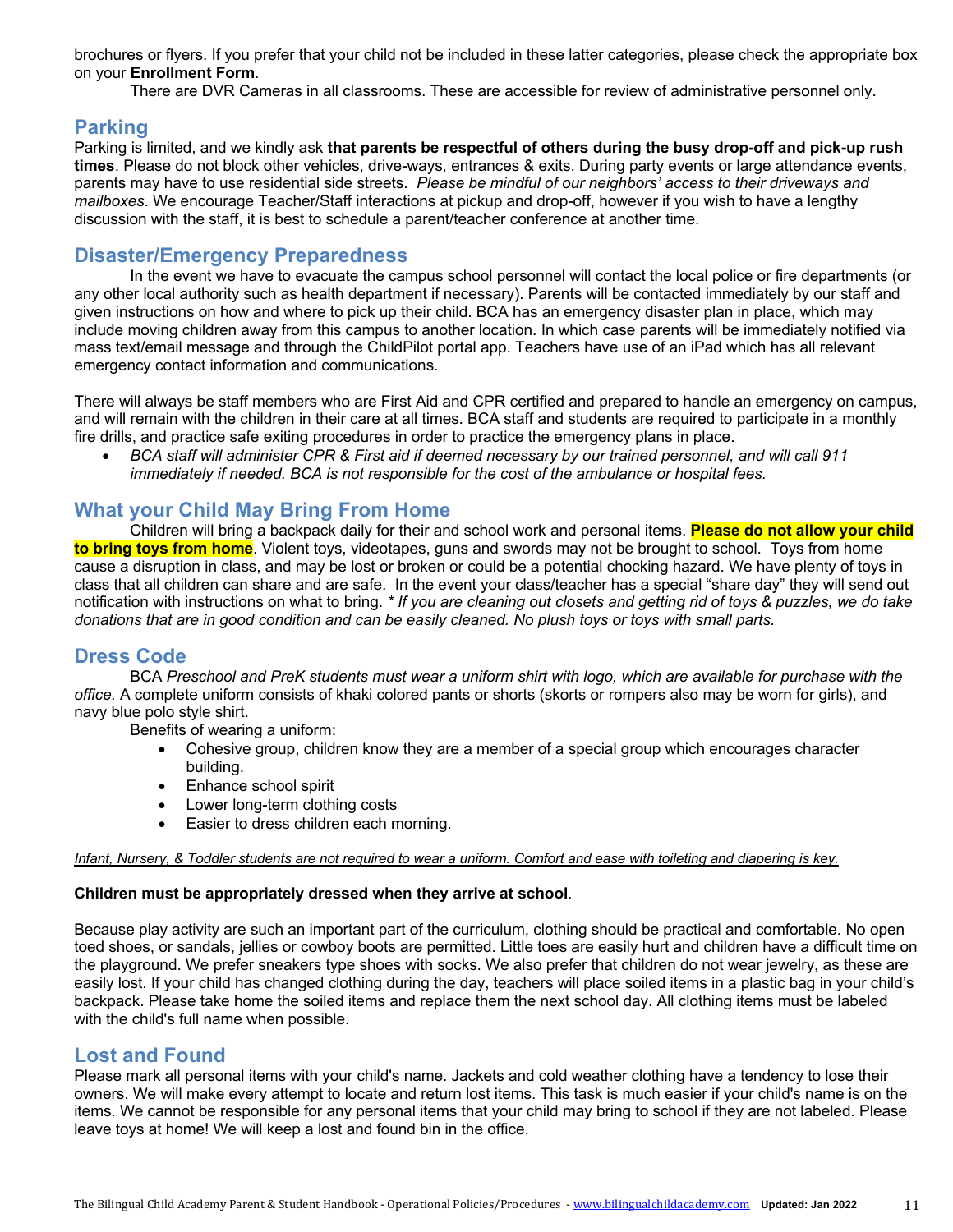# **Open Door Policy**

Covid-19 changed the way we handle visitors and our previous open-door policy. We are still maintaining our Covid visitors and guests policy which was set in place in March 2020. During this time, we are doing all of the student drop-off and pickups at the entry and limiting entry. If you wish to visit your child's class, we will ask parents to let the office know first so we can facilitate a visit in the classroom. Parents/Visitors must wear a mask during their visit at BCA and spend no more than 10 minutes in the classroom.

### **Medications**

All medications must be logged in with the office. Parents/Guardians must sign a Medication Dispensation form. Please do not place medications inside backpacks, these are easily accessible to children in the classroom.

## **Topical Ointments, Insect Repellent, Sunscreens, and Diaper Ointment Policy**

Not all non-medicated ointments/topical sprays require a Medication Dispensation Form or parental consent. Topical ointments can include: Neosporin/ antibiotic ointments, Calamine Lotion, Benadryl/ Antihistamine/Cortisone lotion, Arnica gel/cream, Burn Relief cream, Natural (Tea Tree oil/Rosemary oil) Nit Treatment hair sprays, Diaper Cream, Baby Powders, Sunscreens, or Insect repellent to name a few.

\*We kindly ask parents to spray their own child with Sunscreen or Insect Repellent at home before arrival at school.

Diaper Ointments: §746.3501 Minimum Standards for Diaper Changing Standards, States the following; do "Not apply powders, creams, ointments, or lotions unless you obtain the parent's written permission. If the parent supplies these items, permission is implicit and you do not need to obtain permission for each use.

Topical Ointments: General use is permitted without Parent Permission because it is not a Medication. Section §746.3801 of the Minimum Standards refers to "Medication" in the following way. It says Medication means:

- (1) A Prescription medication; or
- (2) A non-prescription medication, excluding topical ointments such as diaper ointment, insect repellant, or sunscreen.

Permissions required for Topical Ointments are not required, EXCEPT for those used in Diaper Changing. Ointments and powders used for Diaper Changing do require parent consent. Parents are able to provide these items. Once parents provide their own item - **labeled with the child's name**, *then permission is implied*.

**A parent can address whether the child has a skin allergy with the center office; in the event a rash develops after use of any creams, sprays, or topical ointments, ointment will be washed off with soap and water and child will be monitored for changes.**

*Procedures for applying:* All Topical Ointments, insect repellents, sunscreens, and/or diaper creams and other first aid ointments will be applied following the manufacturers labeled instructions. If parent instructions differ from the label instructions, BCA staff will follow the manufacturers instructions.

*\* Please visit the Licensing section of this Handbook on page 16 for the link to the Minimum Standards for Childcare.*

## **Health Checks**

A health check / health scan – is a visual or physical assessment of a child to identify potential concerns about a child's health, including signs or symptoms of illness and injury upon arrival, or in response to changes in the child's behavior since the last date of attendance. Staff may conduct a quick health scan/temperature screening upon arrival or ask parents about any health concerns before joining the class and to clarify any injury, which may have occurred before arrival.

# **First Aid**

Procedures for First Aid:

- (1) Assess the seriousness of the injury. (Call 9-1-1 if deemed necessary)
- (2) Secure child injured to a safe location to begin first aid procedures. Ensure safety of other children.
- (3) In 99% of instances, First Aid is not a serious matter. Most cases are simple non-life threatening injuries that occur commonly to children. Here are the first-aid procedures for the most common occurrences in a childcare setting:
	- a. Cuts or Scrapes: Stop bleeding by applying pressure with clean gauze or paper towel. Wash area with soap and water, may apply antibiotic ointment or antiseptic wash. Apply band-aid
	- b. Deep cuts: Cuts which do not stop bleeding right away, or cuts that may require stiches. Pressure will continue to be applied until a parent can pick up child to take to the doctor. If parents are not available, and the cut or bleeding is deemed severe enough, child will be taken to local emergency room.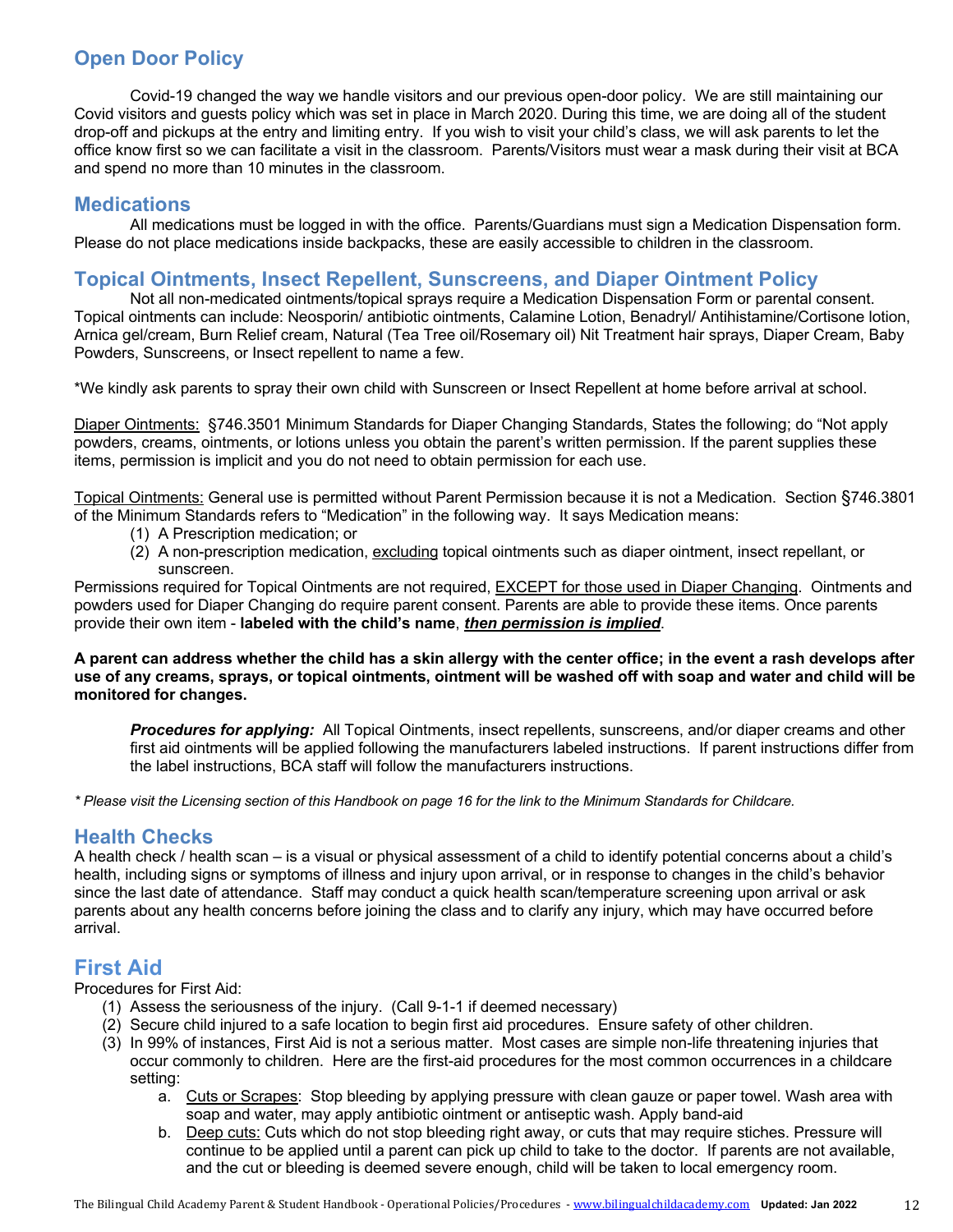- c. Fall/Bruising with no bleeding: Area is washed/cleaned, ice is applied in 10 minute intervals. Arnica or bruising cream may be applied.
- d. Bite with no open cuts: Wash the area thoroughly, apply ice in small 5-10 minute intervals, Arnica or bruising cream may be applied to reduce swelling and bruising.
- e. Bite with open cut: Wash area thoroughly with soap and water, apply ice in small 5-10 minute intervals. Apply band-aid. Asses if antibiotic ointment or bruising cream is necessary.
- f. Bug-bite: Wash area thoroughly, apply ice if necessary, (remove stinger if necessary), apply antihistamine or bug-bite or calamine lotion if necessary to reduce swelling or itching. Monitor for further changes to bite area. Repeat if necessary.
- g. Head bump: Head bumps are considered high risk. Parents are notified immediately. Apply ice for 5-10 minute intervals, monitor child for changes. Monitor for vomit, dizziness, swelling or any other physical changes. Keep applying ice. If child continues to act normally – then continue to monitor and normal activity may resume.
- h. Allergic Reaction to skin: Area is washed, teachers will assess for further skin irritation. Parents will be called to inquire if Benadryl may be dispensed. Antihistamine topical cream may be applied.
- i. Allergic Reaction general: Allergic reactions are serious and may require immediate medical attention. Benadryl may be administered. If the child has an Epi-Pen this will be administered immediately. 9-1-1 may be called.
- j. Fracture: All fractures or suspected broken bones are considered high risk, parents are notified immediately. Assess child; keep child comfortable in a stable position minimize movement of child until a parent or guardian is able to pick up and take to the emergency room. If a parent or guardian will not arrive at a reasonable time, child may be taken to the emergency room by school director.
- k. Other Serious issue not listed: Call 9-1-1 follow routine CPR & First Aid procedures
- (4) After all the appropriate first-aid procedures are completed, teachers will complete an INCIDENT REPORT to send via email to parents. Parents may be called by front office staff if incident is deemed to necessitate a call for follow-up.
- (5) Children with non-serious injuries will continue with normal activities and will continue to be monitored. First-aid may be repeated, topical ointments may be applied in course of the day.

Parents, please notify the office if you do not wish for any or specific topical ointments to be applied to your child during regular first-aid procedures.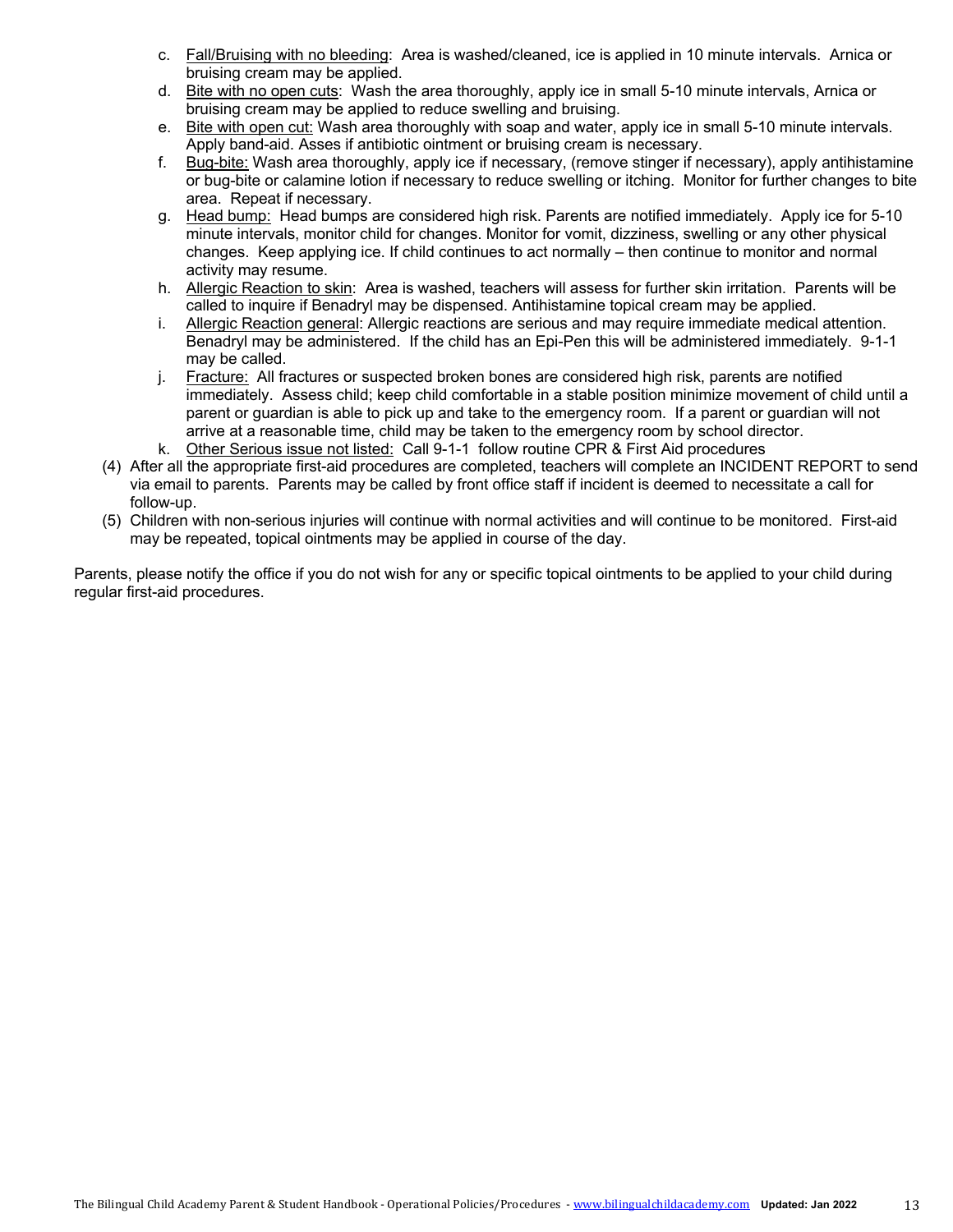# **Opportunities for Family Involvement**

- **Celebrations and Birthdays:** Seasonal holidays, cultural celebrations, and birthdays are special days for our children and their families. In order to broaden our children's cultural experience, we encourage you to talk to your Center Director about sharing your family's unique traditions. If you would like to provide food for a special day, please make sure that your food is commercially-packed, with all ingredients clearly listed, so we may safely accommodate our children with food allergies or dietary restrictions. PLEASE NOTE: We do not allow any peanut product, including peanuts, peanut butter, or food cooked in peanut oil, because of the high incidence of severe peanut allergies among children.
- **Special Events:** Individual centers sponsor a variety of events for children and family participation, including book fairs, "Storybook Characters Day", "Thanksgiving Feasts" and others. These events will be noted on your center's annual and monthly calendars. Special Events with visitors may be limited while we continue with health protocols due to Covid-19 and varients, and in accordance with local and federal health authorities and advice.
- **Classroom Visitors:** Do you (or a family member) have a special skill, hobby, or talent that you would like to share? For example, we have been visited by a mother who is a radiologist and she brought amazing x-rays of our bones, a father who was a geologist and brought unique rocks and geodes, and a grandmother who played the cello and played for the children! Whatever your special gift, we would love to have you share it with your child's class. Please contact your Center Office for more information.
- **Parent Helpers:** Due to strict licensing, background check and health policies, we currently do not accept outside visitors to be helpers in the classroom. When and if this changes, we will update our Handbook.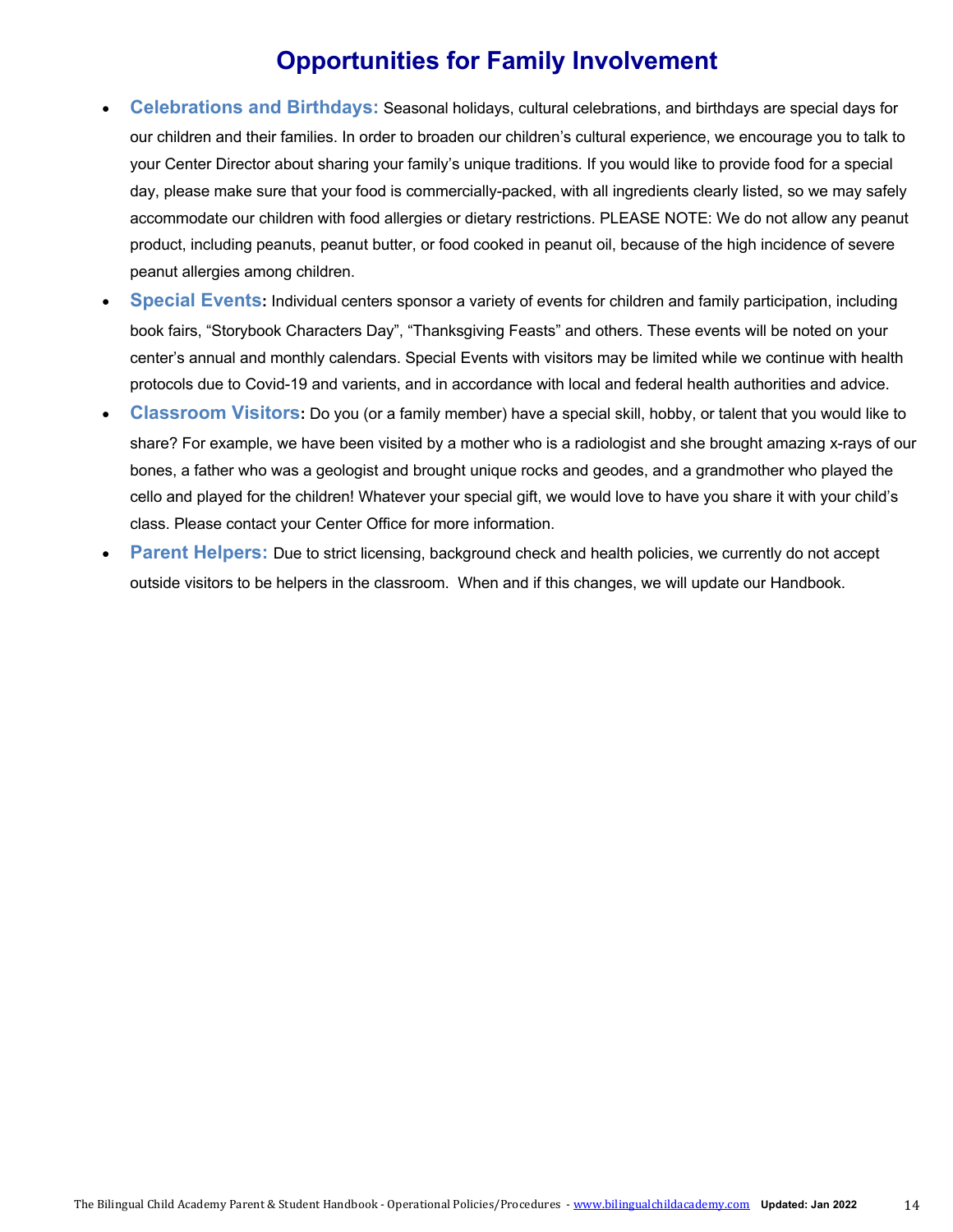# **Licensing Information**

## **Local & State Inspections**

Each Bilingual Child Academy center is state licensed. Each center is also monitored and inspected by state and local agencies from DFPS, fire inspectors, and health inspectors. The inspections are comprehensive and focus on quality of care, facility maintenance, staff qualifications, health and safety guidelines, nutrition, record-keeping, and child to staff ratios. Parents are able to review these inspections at the center. Each center will post all previous inspection reports. All Childcare centers must follow a set of Minimum Standards. These are the standards set by the State of Texas Department of Health & Human Services in running all aspects of a Childcare. To view the minimum Standards, please go to the following webpage - https://www.dfps.state.tx.us/Child\_Care/Child\_Care\_Standards\_and\_Regulations/default.asp Go to the section - Chapter 746 Child-Care Centers

# **Local Child Care Licensing Office**

BCA holds a child care license from the Department of Family and Protective Services. In the event you wish to contact them, their number is (210)337-3999, and they are located at 3635 SE Military Dr., San Antonio, Texas.

## **Child Abuse & Neglect Policies:**

NAEYC and State Licensing requires all staff to be trained and receive information regarding signs of child abuse and neglect of children. It is our responsibility as child advocates being the voice of children who have no voice. As such any adult who has contact with children has an obligation to report any suspected abuse or neglect confidentially to the Hotline. Teachers and Staff can report in good faith without fear of any disciplinary action.

Child Abuse Hotline: Please contact 1-800-252-5400 or visit www.dfps.state.tx.us for more information.

If a staff member is suspected of abuse, BCA will begin procedures, which include contacting the proper authorities to conduct an investigation. These procedures will protect the rights of both the accused staff person and the children in the program. BCA will not make public any details of the accusation or investigation

# **Minimum Standards for Child Care Centers**

Parents are welcome to review the minimum standards for child care centers at any time. These standards are located in a binder in our front office/reception. Please ask a staff member or teacher if you need to review these at any time. The most recent licensing report is posted in the entry area of our main building for your review.

### **Physical Facilities**

- Classrooms provide at least 35 square feet of usable space per child.
- Playground and outdoor learning areas provide at least 75 square feet of play space for each child outside at any one time.
- All facilities meet Americans with Disabilities Act (ADA) accessibility requirements
- Nursing mothers can use the Infant Room chairs to nurse comfortably as needed.

# **ENROLLMENT & Required Information**

Our enrollment policies are based on non-discriminatory policies and laws. We do not discriminate on the basis of religion, color, race, gender, sexual orientation, age, national origin, disability, or any other factor prohibited by law. Children are admitted to our program as openings are available, based on the order of their enrollment application and receipt of the designated registration fee.

## **Confidentiality and Children's Records**

All information contained in your child's records is privileged and confidential. Parents or guardians may have access to their child's records at reasonable times upon request. Please contact your Office Manager should you wish to add or update any information contained in your child's records. Updates might include such information as: changes of address, telephone, employment, and/or names of persons authorized to pick up your child. Your child's records will be kept for the minimum time specified by your state's licensing regulations. Should you require a copy of your child's file, an administrative fee may be charged.

## **Required Enrollment Information**

All forms provided to you upon acceptance MUST be completed before your child may attend. To enroll (or re-enroll) your child, you must complete and sign the Enrollment Form, as well as any other local and/or state- specific forms required by licensing regulations. Those forms/information include, but are not limited to, the following: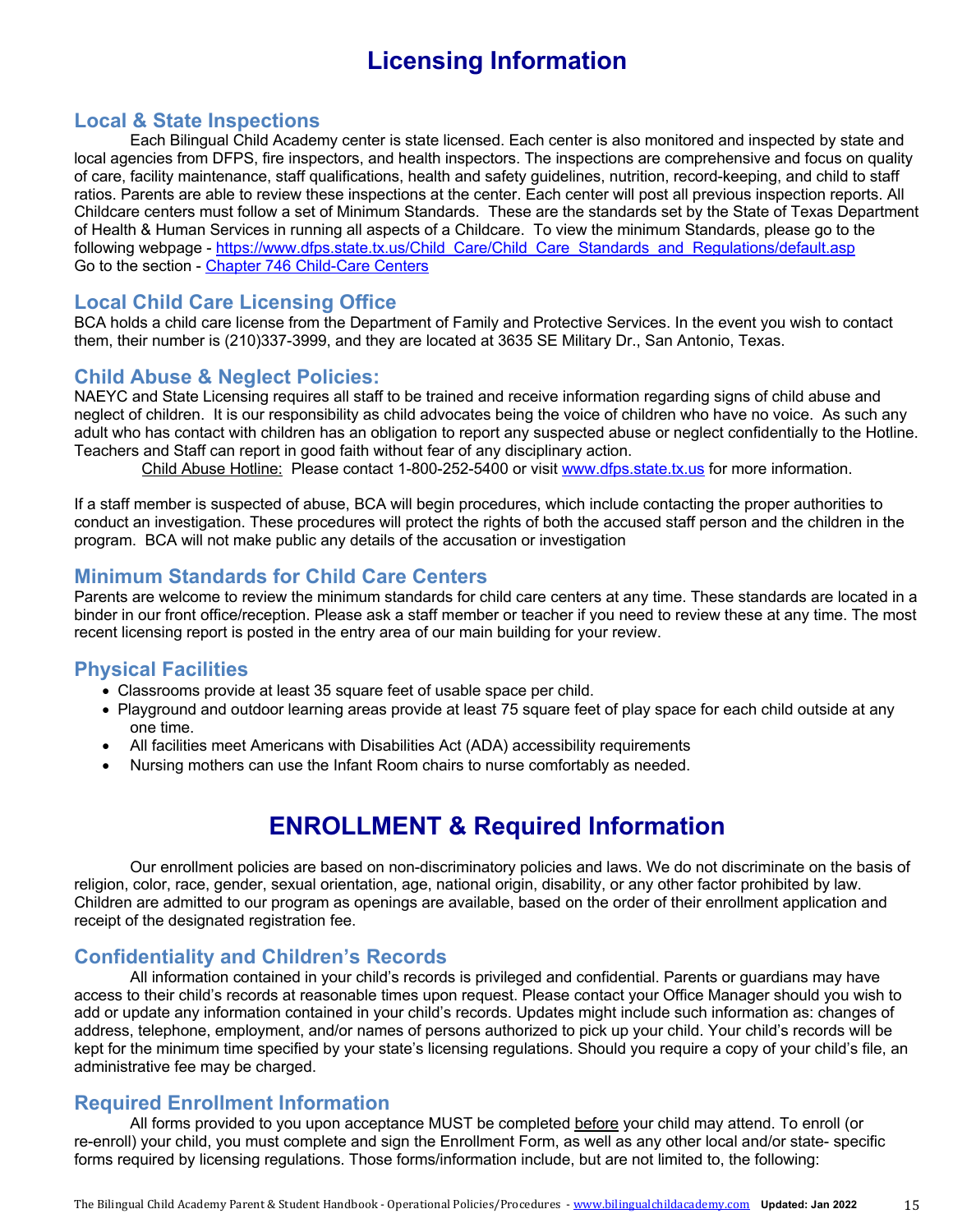- **Enrollment Information Packet**, which includes basic information about you and your child, and which will be given to you upon registration.
- **Tuition Agreement:** which must be completed and signed. PLEASE NOTE: BCA reserves the right to change or modify fees and/or policies with a two-week notice. BCA reserves the right to deny services due to aggressive and/or unsafe behaviors exhibited by a child or parent. In rare cases, this denial of service may be immediate if the behavior is deemed unsafe for staff, our children, other parents, or school property. Tuition is due BEFORE services are rendered.
- **Current Immunization Records**, **Health Professional Statement**, & **Hearing/Vision Screening** (for 4 year olds and above only on hearing/vision). Please update all records whenever your child has new vaccinations.
	- Children must have a record of a Hearing & Vision Screening within 30 days of their 4<sup>th</sup> birthday. Most pediatricians will do a basic screening at the 4 year well exam if asked to.
	- <sup>■</sup> Bilingual Child Academy is an IMMUNIZATION / VACCINE ONLY center. We do not accept non*vaccinated children for any reasons*. We do not accept the Exemption Affidavits for any reason. We are a private school and reserve the right to deny services for the well-being and protection of all the children at our center and to minimize immunization preventable disease outbreaks at our center. We can accept a pediatrician recommended delayed schedules, only if the delay is within 12 months of the regular immunization schedule and parents plan to continue with regular vaccinations.

#### **What your child will need when they start:**

- Uniform for Preschool & Prek students only
- Nap mat or Kindermat and Small blanket or pillow which will go home every other week to wash . Please do not bring large or bulky pillows or blankets. Only items that will fit in your child's cubby area.
- Complete change of clothing in a large zip lock, labeled.
- Hygiene: Small toothbrush & toothpaste in a bag (make-up cases work nice with plastic liner)
- Children in diapers: Package of diapers and wipes with child's name and a tube of diaper ointment.
- School supply list please consult with teacher or office manager on specific classroom needs for your child.

# **Court Orders/Legal Disputes**

- **Custody Disputes**: If there are **Court Orders** affecting the custody of your child or pickup schedules, you must furnish a certified copy of the court order, signed by the presiding judge. While BCA will ensure that we are in compliance with the court order on file for your child, it is our policy to remain neutral in all custody matters.
	- § Your center may not be used as a visitation site, nor will we be responsible for determining compliance with parent visitation schedules.
	- § **BCA will not take sides or issue suggestions on custody hearings**. Please visit the Custody Disputes & Subpeonas section below for more information on court hearings.
- Parents must provide a copy of any custody order and photo of non-custodial parent.
- If the non-custodial parent insists that the child be released to them, the caregiver will:
	- $\checkmark$  Calmly state the daycare's release of children policy
	- $\checkmark$  Ensure all children and staff are safe
	- $\checkmark$  Contact custodial parent
	- $\checkmark$  Call authorities if parent tries to leave with the child  $\checkmark$  Will not become involved in any physical alternation
	- Will not become involved in any physical alternation to keep child at center, it is best to let the authorities handle these types of situations.

### **Subpoenas**

Clients of Bilingual Child Academy should consider whether or not they want to issue a subpoena for any staff (Teacher or Directors) to testify in court for any reason. The process is always expensive to the family, and there is no guarantee that what BCA Staff will say will be of benefit to the family's case. This is why the decision to subpoena a staff member should be seriously considered.

If a BCA staff member is subpoenaed to be in court regarding a custody dispute or other issue with the family, this will necessitate that they clear their schedule to be "on call" for the court appearance. The charge for this is a minimum nonrefundable fee of \$500 payable for each person that is called in advance, regardless of whether the staff member(s) actually end up testifying or appearing in court, or how many minutes they are there. This nonrefundable fee will apply to the first five hours of their time out of the center, then at a rate of \$50/hr for Office Administrators and Directors and \$25/hr for Teaching staff for each hour thereafter. Expenses they may incur such as parking, making copies, travel time, and time spent preparing will be charged at the appropriate rate and are in addition to the nonrefundable initial fee. If any staff member is required to be on call beyond the first day then a second nonrefundable fee will be charged.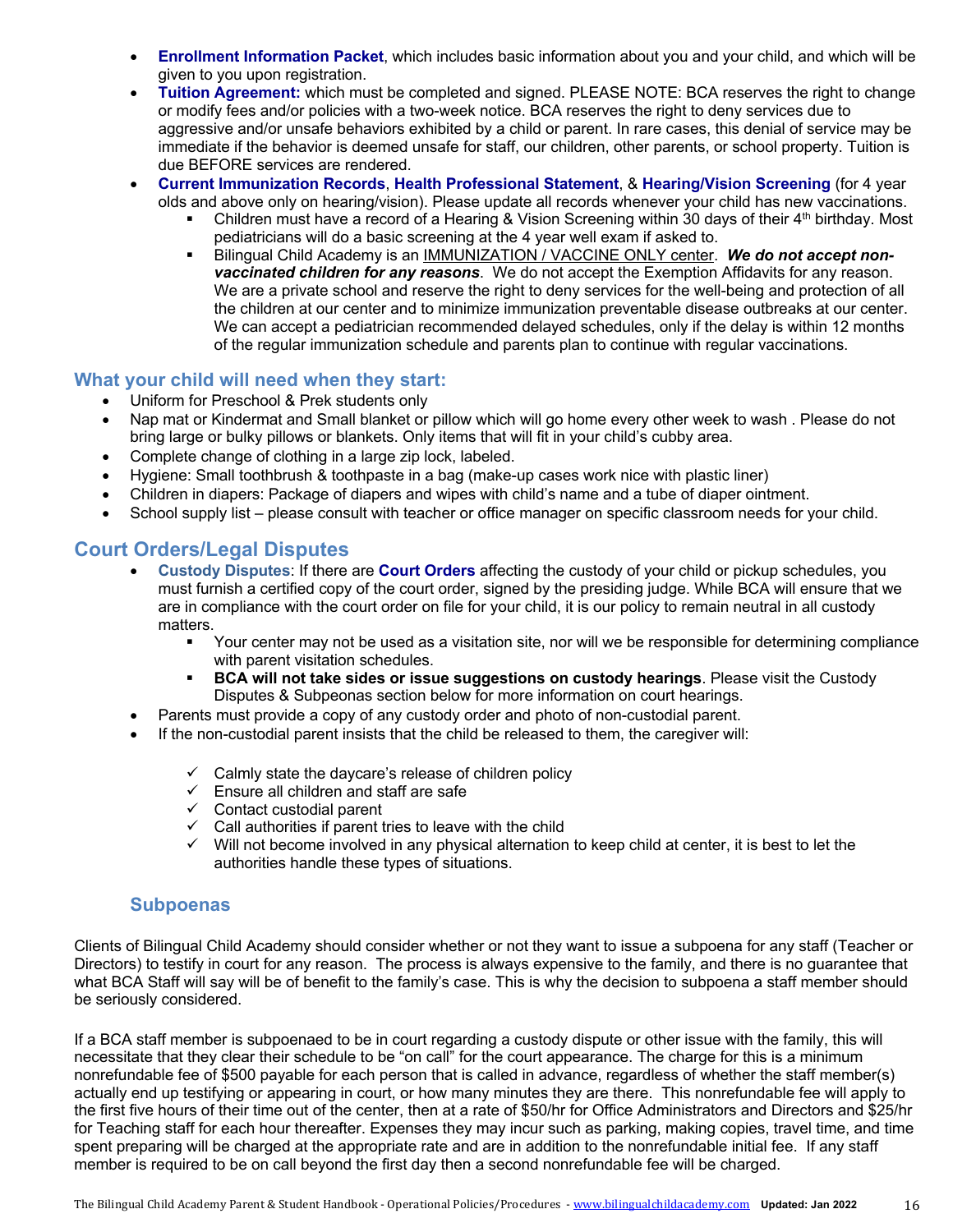If a BCA client wants the staff member to speak, meet, or correspond in any way with their, or another, attorney, the client will be billed for the hourly time. *\*Email read receipt of this Parent Handbook plus your family's signature on the enrollment paperwork, serves as your agreement of this policy.*

## **Notification of Withdrawal**

If you must withdraw from our center, for any reason, you are required to provide a written **two-week notice** by completing the Notification of Withdrawal form, available from your Center Director or Office Manager. If proper notification is not given, you will be responsible for the payment of a fee equal to two weeks tuition. If you are unable to obtain this form, a formal withdrawal email can suffice.

#### **Re-Enrollment**

Should you wish to re-enroll your child, new enrollment information must be submitted, along with the applicable registration fee, provided an opening is available.

### **Termination of Services**

*Bilingual Child Academy reserves the right to terminate services to any student/family that is deemed disruptive to our educational environment or if the school/home relationship is deemed broken. All parent complaints are expected to be approached and addressed in a mutually respectful manner. If at any time a parent or guardian becomes irate or disrespectful to any member of the team, they may be asked to leave the premises and are subject to un-enrollment of their student.*

# **Schedules, Arrivals & Departures**

### **Calendar**

The Bilingual Child Academy is a **year around program** open Monday thru Friday. We will close for major holidays and a limited amount of staff development days each year. School calendars are available for your review on our website. Calendars may be subject to change due to weather closures or unforeseen events out of our control.

- All upcoming pre-determined Closures will be communicated via our monthly newsletter and email reminders.
- Unforeseen closures will be communicated via email and possibly text as soon as possible.
- Tuition remains the same regardless of severe weather or holiday closures.

## **Hours of Operation**

#### **School Hours**

- § Hollywood Park Hours: 6:00AM 6:00PM
- § Stone Oak Hours: 6:30AM 6:30PM

**Director Hours:** 8:30AM – 5:00PM

#### **Office Administrator Hours:** 10:00AM – 3:00PM

## **Sign-In and Sign-Out**

Every child must be signed in and out from the center using the ChildPilot app and QR Code found at front entrance. State licensing standards require centers to keep a record of child attendance. We ask for parent cooperation in this area.

#### **Tardiness**

- Our school program, curriculum & instruction begins at 9:00am. It is best if students in the Toddler through PreK program arrive by this time, as to not miss any instructional material.
- Preschool & PreK students must arrive by 9:30am each day unless there is a special reason such as Doctor's/Dentist appointment.
- Babies and Toddlers must arrive by 10:00am each day, unless there is a special need for the day for late arrival.

All curriculum and instruction begins at 9:00am in classes with curriculum. We do not want the children to miss any instruction. If all the children arrive ready to begin their program at the designated time, the transition is much easier for the children and the teachers. Late arrivals cause disruption to learning times and classroom routines.

\* Consult with office staff if you have any questions about appropriate drop-off and pick-up windows.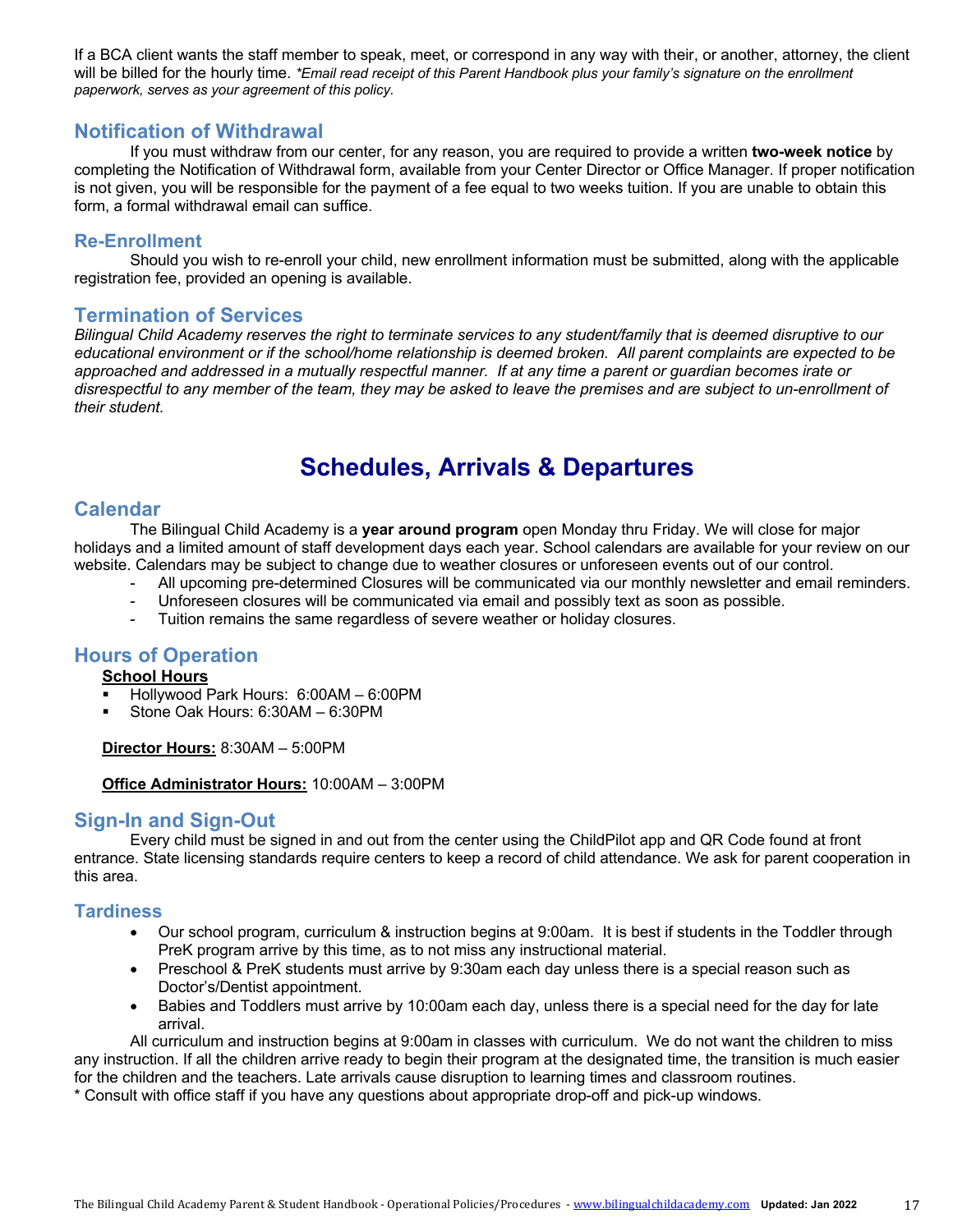## **Special Pick Up**

Please inform us with a note or email (from email on file) if someone other than those you have originally authorized will be picking up your child. A phone call, email or message through ChildPilot is an acceptable form of communication. The authorized person must be over 18 years of age and present a photo ID.

#### **Severe Weather**

BCA will follow the NEISD severe weather policy. If NEISD closes due to bad weather, BCA may have a delayed morning start, early close, or close entire day; please check the morning news, BCA Facebook pages, and email for this information. Please note that if BCA has to close due to severe weather, tuitions remain the same.

#### **Absences, Sick Days, and Vacations**

We cannot give credit for missed days due to sickness or absences. Upon your 6-month anniversary families will receive a one week vacation credit for their anniversary year and each year thereafter. Remember you are not paying for time in attendance, but for the spot.

#### **Daily Arrival and Departure**

For your child's safety, please escort them, preferably holding hands, while in the parking areas and entry; and deliver them to a staff member, make eye contact with BCA Staff to ensure they see your child and there is a safe handoff. The same routine should be followed when picking up your child. [2020 *update – currently all pick-up and drop-off is done at the entry reception areas. If and/or when this changes back to classroom pickup/dropoff, there will be update to this handbook with new instructions on procedures.]*

### **Late Pick Up**

Please make every effort to pick your child up on time for the program which they are enrolled in. If something prevents you from being on time, you should:

- 1) Arrange for one of your authorized persons to pick up your child
- 2) Notify the center if there will be a late pickup or another person picking up your child.

If your child is not picked up by the Center Closing Time, and you have not notified the center, the following steps will be taken by the center:

- 1) We will attempt to contact you and/or your authorized persons.
- 2) If we are unable to reach you or any of your authorized persons within thirty (20) minutes after the center's closing time, Office Administrators will call Child Protective Services or any other authorities deemed necessary.
- 3) If authorities are contacted, they will be given the emergency contact information listed on your Enrollment Form.

\*Under no circumstances shall BCA Staff take your child home.

\* If there is no pickup, 30 minutes after closing, BCA Administrators may still contact CPS regardless of communication.

#### **Late Pick up Fees**

- Late arrival, during center hours: \$5.00 per hour
- Late arrival, after center closing: \$10 plus \$2.00 for each additional minute after closing.

# **Medical & Health Policies**

BCA is committed to providing a safe environment for our children, parents, and employees. All persons on our property must adhere to acceptable safety practices and standards. Each center is treated and tested by Dis-In-Fx A Germ-Safe™ facility and Disinfect Care companies which provide professional commercial disinfection services. Teachers maintain high cleaning and daily disinfection of their classroom. Regardless of all the cleaning that is done, children may contract communicable diseases through child-to-child contact.

## **Communicable Disease**

We value your child's health and recognize the importance of preventing infectious diseases, particularly in a child care setting. If any child in our care is diagnosed with a reportable communicable disease, as specified by your center's state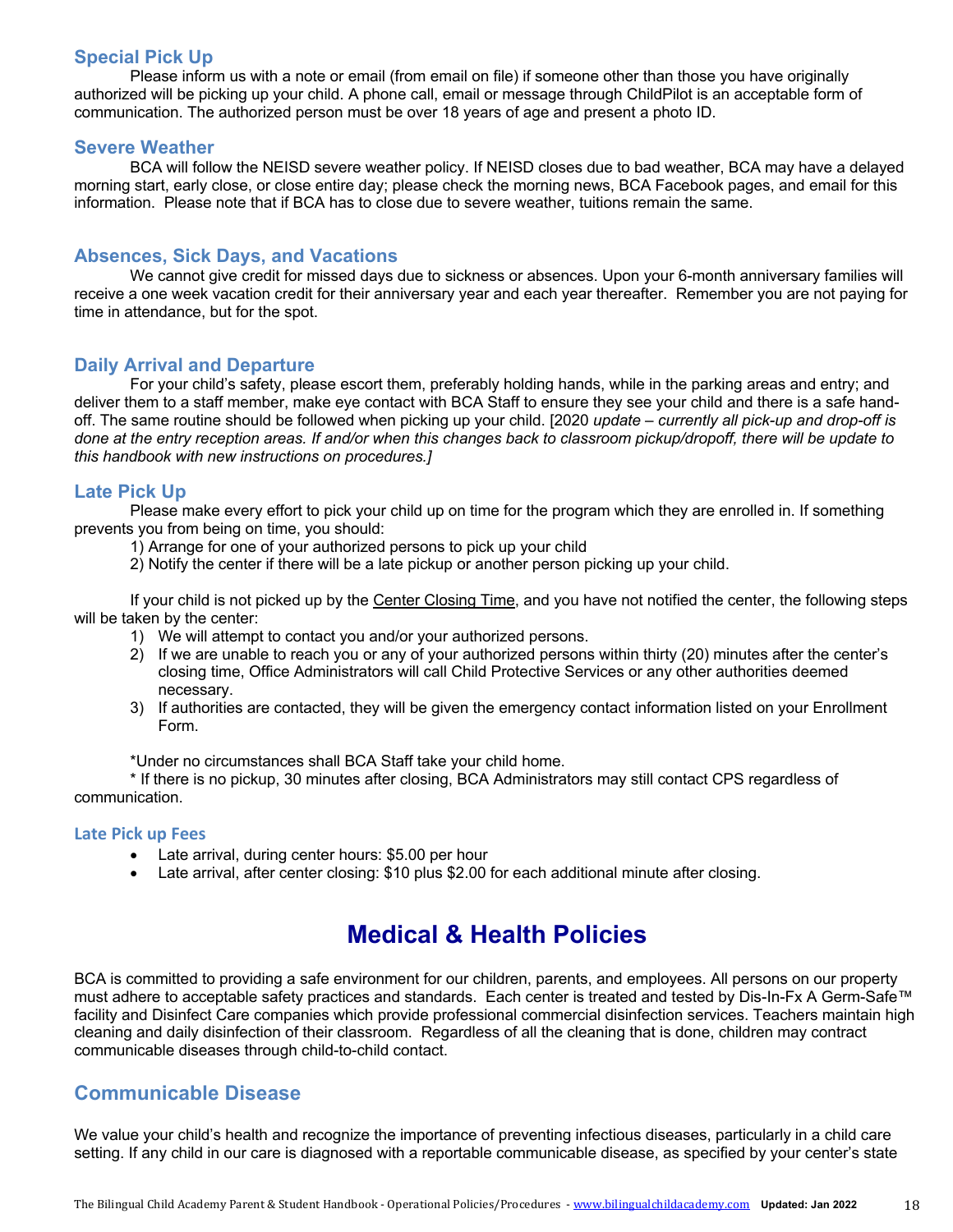licensing agency, parents/guardians of the other children will be notified. If you would like additional information about reportable diseases in your state, please contact your Center's office.

# **Illness: Signs and Symptoms**

**Please do not send your child to school if he or she exhibits any of the following conditions and/or symptoms:**

- $\Rightarrow$  Any reportable condition that the local health department or your child's physician has determined to be contagious. In this instance, your child may return upon receipt of a physician's or medical evaluation release note;
- $\Rightarrow$  **A fever**: widely considered to be a rectal, ear or temporal artery temperature of 100.4°F by most health-care professionals.
- $\Rightarrow$  Nasal discharge that is green or yellow;
- $\Rightarrow$  Constant, deep, or hacking cough;
- $\Rightarrow$  Sore throat with swollen tonsils or glands, white spots in throat, or throat that hurts when swallowing;
- $\Rightarrow$  Stomachache accompanied by vomiting, abdominal cramping, and/or diarrhea;
- $\Rightarrow$  Signs of conjunctivitis, such as redness or discharge from one or both eyes, eyes that are pink or burning/itching;
- $\Rightarrow$  Diarrhea or vomiting;
- $\Rightarrow$  Complaints of ear pain,
- $\Rightarrow$  **Head lice and/or eggs**. Although not a communicable disease, it is highly shared from child to child.
- $\Rightarrow$  Undetermined rash. May be signs of Hand, Foot, Mouth (rash or blisters on hands/feet/mouth)
- $\Rightarrow$  Pink Eye or eyes that are swollen, red or crusty

If any of these signs or symptoms appear while your child is at school, he or she will be kept separate from the group; and you will be contacted to arrange immediate pickup. In many cases, children will not be allowed to return until 24 hours have passed without symptoms.

*Covid, Colds, Flu and other contagious respiratory diseases spread easily through air particles,* To help protect your own child's health and to minimize the possibility of contagion at school, please keep your child at home if you observe any of the symptoms listed for that disease.

If these symptoms of possibly contagious conditions or other conditions deemed contagious are observed in your child during the day, you will be called to come pick up your child immediately.

**The child may not return to school until he/she is symptom-free for 24 hours, unless there is a doctor's note stating the child may return sooner.** If there are any lingering signs of illness, i.e. glassy/watery eyes, listless, and/or drowsiness, etc., please keep your child home an additional day. This will help to ensure that the illness has actually passed and that your child will be well enough to resume school activities. Their immune systems may still be weak and reentering the school environment may retrigger infection or sickness.

*\*We do not have an on-campus Baby-Well program or a Nurse on staff. If your child is sick, they must remain at home.*

If possible, please inform the office if your child will be absent due to illness. This helps us ensure that we can keep contagion to a minimum in our classes.

# **Medications**

BCA recommends that you dispense medication to your child before or after the school day. (Most physicians can provide a prescription for 12-hour dosages of medication.) If medication must be dispensed at the center, BCA will use the following guidelines:

- Medication must be signed in on the daily medication log, **located in the front office**, and given to a member of our management team at the front desk. Additional forms may also be required by your individual state licensing agency. Do not leave medications for your child with a teacher or in their backpack.
- Prescription medications must be in their original packaging or container and be clearly labeled with dispensing/dosage instructions and your child's first and last name.
- Nonprescription, or "over the counter," medications can only be administered according to the label instructions, including recommended age-appropriate dosages. Nonprescription medications must be in their original packaging or container and be clearly labeled with your child's first and last name and the date it was brought to the center. No OTC medications will be given for longer than two (2) weeks without written permission from a physician.
- If your child requires ongoing medication, please complete the BCA Medication Dispensation Form, available from the front office. Additional forms may also be required by your individual state licensing agency.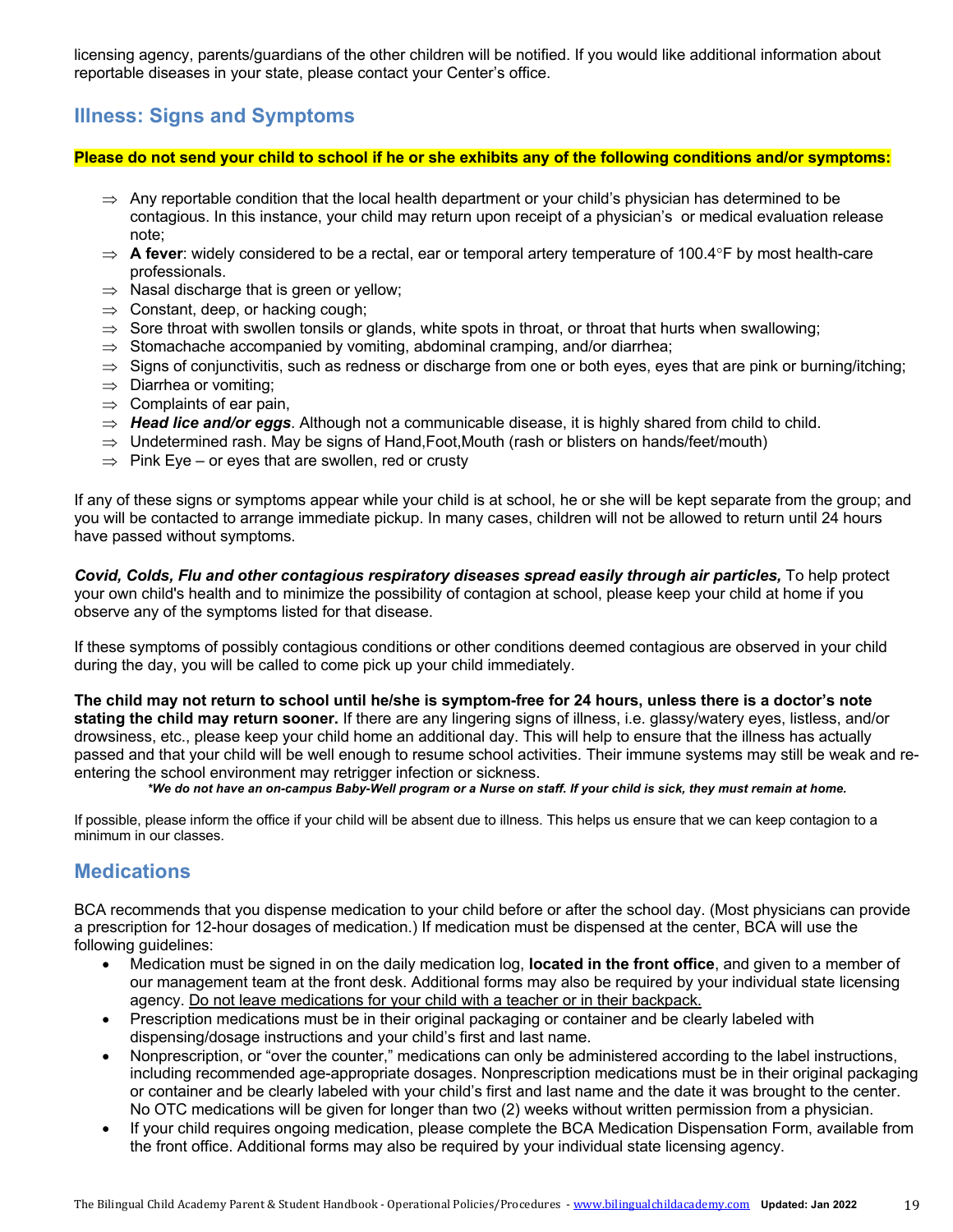- Topical medications, such as diaper ointments, or teething gels, may not require physician approval but may, if a parent provides these items then permission is implied.
- If your child has an adverse reaction to medication, we will document his or her symptoms and call you for immediate pick up.

#### TB Test

TB testing requirements vary from county to county. At the present time our local health department does not require TB testing of children or staff. If this changes we will notify parents.

#### **Head Lice**

This is a very common occurrence in young school children. Although yucky by nature, this has nothing to do with cleanliness. They are very easily transmitted by children who have a limited capacity to understand the nature of personal space. Random lice checks are conducted by office personnel. If lice are found on a child, the following steps are taken:

- Parents are notified and child must be picked up from school.
- Child's head must be treated with a product formulated to remove head lice.
- Nits must be removed with a special nit comb included in product.
- The child will be excluded from school the following day.
- Upon returning to school state health laws require examination of hair and scalp by office personal before returning to school.
- A handout of additional information regarding lice is given to parents at the time of pick-up.

To avoid infestation, it is important to inspect all family members for two weeks and treat if infected. Nits on the scalp may be seen more easily on the hair at the back of the neck and above the ears. \*Please be assured that we will do everything possible to prevent infestation in our center. But the most important help comes from home.

#### **Hand washing**

Handwashing is like a "do-it-yourself" vaccine. It involves five simple and effective steps--Wet, Lather, Scrub, Rinse, Dry--you can take to reduce the spread of diarrheal and respiratory illness so you can stay healthy. Regular hand washing, particularly before and after certain activities, is one of the best ways to remove germs, avoid getting sick, and prevent the spread of germs to others. www.cdc.gov/handwashing

CLLC emphasizes stringent hand washing and sanitation procedures (such as "covering" a cough), both as a part of our daily routine and as a specific part of our curriculum, beginning at age two.

### **Health Check**

When appropriate, staff may conduct periodic health checks prior the child's admittance to the classroom and/or throughout the day. A health check is a visual and/or physical assessment taken in order to identify potential concerns such as signs or symptoms of illness or injury-- about a child's health. (Please refer to the previous section, "Illness: Signs and Symptoms," for a basic "health check" list.)

### **Medical Emergencies**

If there is a critical illness or injury, which requires immediate attention of a physician, we will:

- 1. Contact Child's parents to receive instructions on next steps and/or discuss if child needs to be picked up.
- 2. Administer first-aid treatment or CPR if appropriate.
- 3. Contact the physician identified in the child's record if needed.
- 4. Contact emergency medical services or take the child to the nearest emergency room if needed.

*\*\* By enrolling in our program, parents and guardians release Bilingual Child Academy and individuals from liability in case of an accident during regular activities related to attending a school child care program, as long as the center and staff have taken normal safety procedures. Our center does not have insurance to cover for Medical payments to children. Each family must have their own accidental insurance coverage*

#### **Medical Emergencies and Accidents**

In case of an accident, care for the injured child is our first priority. If the emergency requires immediate attention, we will call 911. (Your emergency medical permission and preferred treatment facility is listed on your Enrollment Form.) If the injury requires treatment, but is not serious, you will be called to pick up your child and take him or her to your physician. Minor incidents or accidents, such as a splinter or skinned knee, will be treated, documented, and reported to you on the day of occurrence.

**Breastfeeding:** Moms can breastfeed babies in the nursery classrooms and staff will do their upmost to give them privacy. Moms that conduct breastfeeding in the classrooms, must wear a face mask.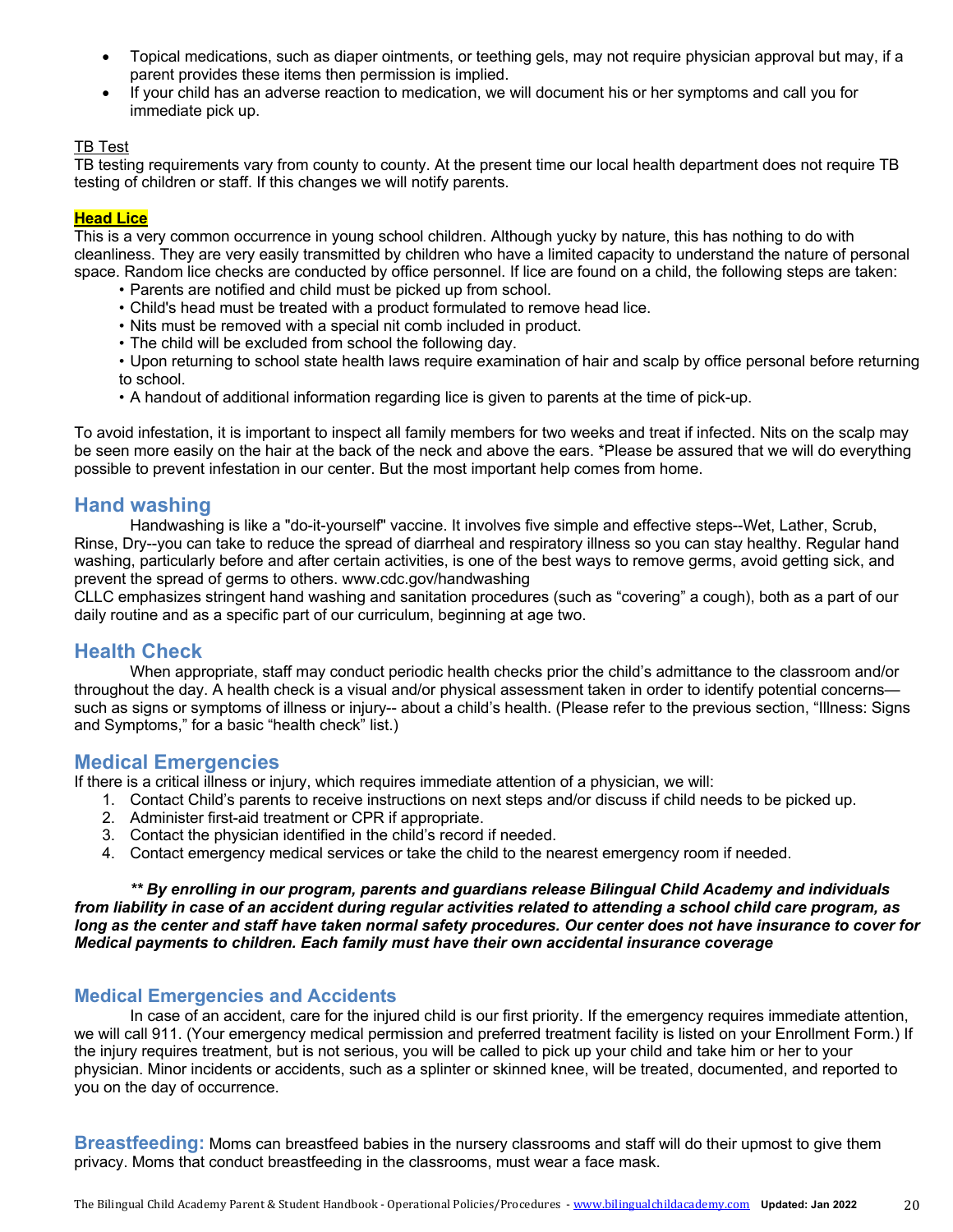## **Meals**

Good eating habits and positive attitudes toward food should be established at an early age. At The Bilingual Child Academy, we provide nutritionally balanced snacks and lunches. Milk & Water is provided with every snack or meal, not sugary drinks. Hot school lunches and snacks are available for all students. Reasonable accommodations are made for allergies or special needs. [\*For special needs please see Children with Special Needs]

For those children who bring a lunch from home, please note that *BCA is not responsible for the nutritional value of the lunch from home*. If your child has an allergy or cannot tolerate certain foods, please contact the teacher/office in order to ensure this matter is given its full attention and all appropriate personnel are informed.

Meals and snacks will only be served to children ready for table food. Infants on formula, breast milk, cereal, or baby food puree must bring these foods from home.

**Infants not on full table foods** are fed according to your instructions and foods provided from home; BCA does not provide food for the infants in our care who are not on all table food. Please complete the Infant Feeding Schedule and update it as needed or every thirty (30) days, whichever comes first. Please let us know, as your child begins to eat "table food," if you would like her or him to participate in our snack/meal program.

- Breast Milk must be labeled with infant's full name AND date & time that breast milk was expressed.
- Written policies ensure staff discards any unfinished and unrefrigerated formula or breast milk after one hour. Staff will make every effort to try to re-feed before the one hour mark to minimize waste.

**Peanut-Free Center:** Please do not bring any peanut or nut products to school. This is a peanut free school

## **Toilet Training**

Children typically begin potty training between the ages of 24 months-36 months. Two year olds are typically in early stages of potty training, which is expected. A major part of the Two's curriculum is potty training children and we ask for parents help at home.

Preschoolers 3 yrs. + must be able to use the potty independently with hygiene support from teacher, to be accepted into our preschool three year old program. However, we understand that accidents do happen, and we encourage you to keep a change of clothing either in your child's backpack or talk to your child's teacher about storage at school. However, if accidents persist, BCA may ask for a parent conference to discuss solutions.

### **Quiet Time**

Specific age groups will have a scheduled time to relax and recharge. Small blankets may be provided for this time if your child needs a special "lovey." Children who do not nap will be offered books to look through or other quiet activities. Ask your Center Director if you have other questions regarding quiet time.

### **Infant Sleep under 12 months**

Infants sleep in a certified CPSC crib with a fitted sheet only. When infants arrive, they must be removed from car seat, not be left asleep in car seat. Non-walking infants cannot sleep with a blanket/quilts, soft toy, pillows, pacifier with a toy attached, crib bumpers, or wrapped/bundled in crib or rest equipment. There must be sufficient air flow around the baby in the crib. Infants are placed face up in a crib to sleep. If a baby is rolling and turning on their own, it is fine to leave them on their tummy. Teachers and caregivers may begin to help baby fall asleep in a bouncer or swing with a small blanket, however as soon as they fall asleep the infant must be transferred to a crib. If for medical reasons, an infant needs to sleep in a sitting position [bouncer or swing], then BCA requires a medical exemption [Office can provide appropriate forms for your doctor].

# **Safety Policies**

## **Gang-Free Zone**

A gang-free zone is a designated area around the specific location where prohibited gang related activity is subject to increased penalty under Texas Law. The specific locations include day care centers. The gang-free zone is within 1,000 feet of your child care center. For more information about what constitutes a gang-free zone, please consult sections 71.028 and 71.029 of the Texas Penal Code.

## **Field Trips**

BCA does not provide field trips outside of the school.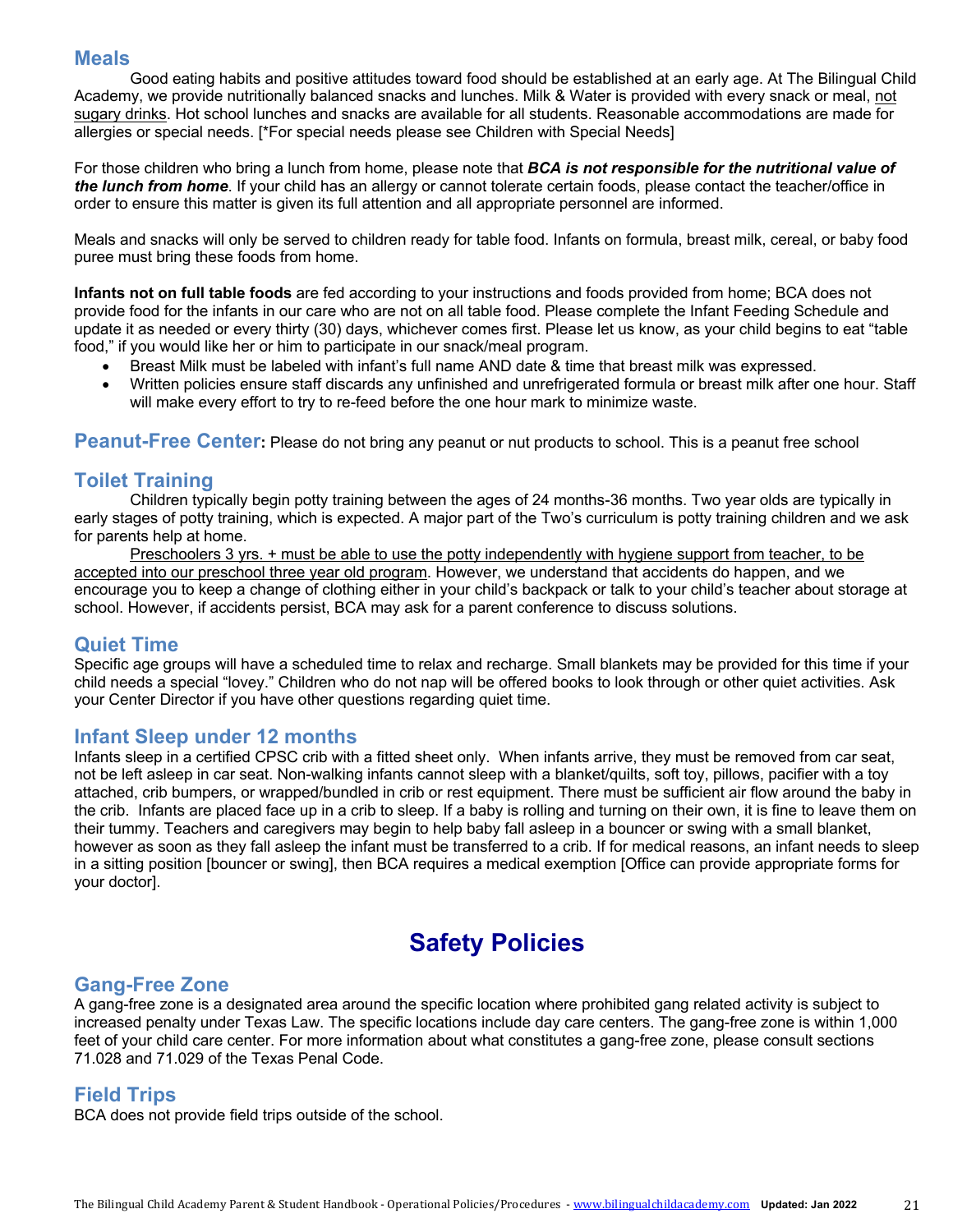## **Water Activities**

The Bilingual Child Academy has no pool, however we may have fun water activities with the use of sprinklers and wading pools, during hot summer weather. Children are able to participate only with parental consent and signed permission form.

**Release of Children:** Children will be released only to the custodial parents/guardians or contacts given by custodial parents / guardians on the enrollment forms as able to pickup. If there is a change or a pickup outside of the normal routine, we appreciate a phone call, email, or coming to the office to inform our office staff of any changes in pickup. If staff has any concerns with adult picking up, we will contact parent/guardian to confirm if we can release child.

# **Tuition Policy**

## **All about Tuition**

Current tuitions are assessed based on a yearly cost of care per child, payroll, food, supplies, and overhead costs. This cost is then divided into a monthly/ weekly tuition calendar. Families pay a fixed tuition, which is for the spot not attendance.

BCA tuition is fixed regardless of holiday closures or unforeseen closures for severe weather or local government mandates. In rare cases, or in the event of a long term closure for classroom or school, we will work out a reimbursement or discount which will cover the school's fixed costs.

### **Cost of Living Adjustments**

A 3-4% cost of living adjustment may be assessed yearly in July. Please be aware that our goal is to keep tuitions as low as possible. However our rents, payroll, and costs of supplies and food often go up and these costs our out of our control. In order to maintain standards of care, we must adjust to reflect these changes.

### **Smart Tuition**

Smart Tuition is an automatic debit of your ACH bank account or credit/ debit card with the account on file through ChildPilot portal app. Tuitions are posted on Fridays, and auto deducted on Mondays. All tuitions are due BEFORE services are rendered.

**Late & Returned Payments.** Tuition is due and payable before services are rendered. A service charge of \$25.00 may be added to your account for late tuition payments. Dishonored checks will be assessed an additional fee depending on the bank fees assessed to the center. Enrollment will be terminated at the discretion of the school for non-payment of tuition.

### **Late Pick-Up Fees**

- Late arrival, during center hours: \$5.00 per hour before closing
- Late arrival, after center closing: \$10 plus \$2.00 for each additional minute after closing.

# **Summers, Un-enrollment, or Change of Schedule**

BCA is a year around program (tuitions are based on yearly enrollment).

As a special service to district teachers, we allow school district teachers to withdraw their children during summertime, for the duration of the school district Summer Program. To hold a child's spot for the Fall, **a re-registration fee of \$100 per child is required by April 1st of the current year PLUS 2-weeks pre-paid tution.** 

Families who wish to switch from full time to part time or need to leave over the summer, are able to do so by paying the re-registration fee. **We cannot guarantee a full time spot will be available** in these cases. Families wishing to un-enroll must give the center a mandatory paid two-weeks notice.

Tuitions remain the same regardless of holidays or severe weather closures.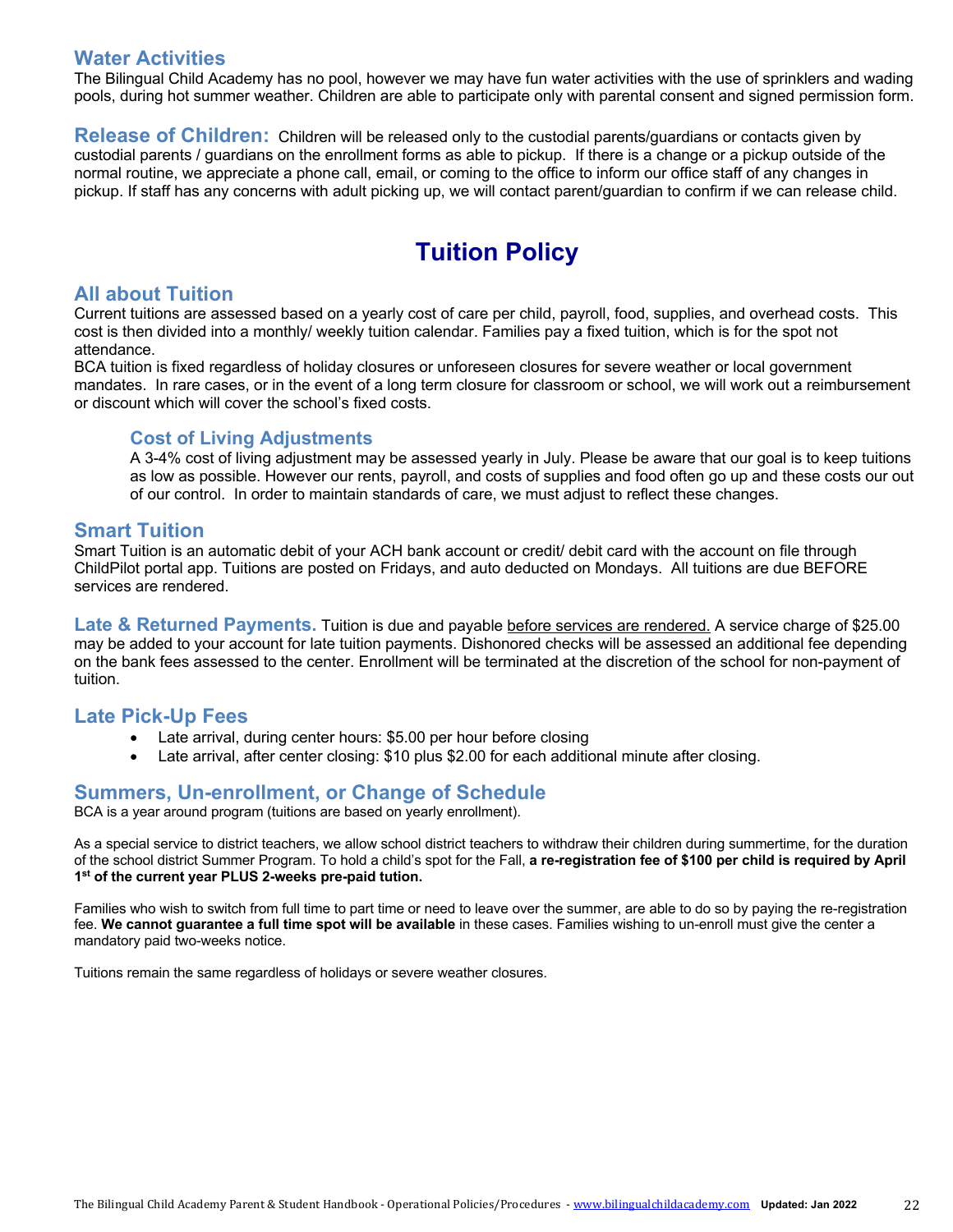# **What to Expect When Starting a New Program**

# **Separation from the Parent**

The process of separation from the parent as the young child enters and attends a new nursery school or preschool is one of the most important accomplishments of the preschool child and a major milestone in Social Emotional development. Typically children begin to show signs of separation anxiety around 12 months, it will begin to diminish at 36 months. As children mature, they begin to identify themselves as independent personalities. In separating from you, your child is learning:

- To develop an interest in the activities of the preschool
- To feel comfortable with others at preschool
- To understand that his/her parent will come back and pick him/her up
- To understand that all parents leave their children and come back for them
- To understand that parents often must concentrate on their own interests and duties which are separate and different from those of a child

It is important to point out that sooner or later, after the initial successful adjustment at school is made, all children want to explore the limits of not going to school. This can occur suddenly, but it usually lasts only a short time. When this occurs, here are some suggestions, which may help you handle the situation:

- Place an emphasis on what the child is doing at school rather than what your activities are while he/she is in school
- See that the child is involved in a specific activity or is in the hands of a teacher before you leave him/her
- Tell the child when you are leaving. Avoid prolonged good-byes, and don't just disappear.

• Ask the teacher for help in separation. We expect the crying and usually the tears are for the parent's benefit. Come up with a routine upon arrival that is quick and to the point.

#### **Suggestions for Parents:**

~ Keep to a schedule and routine in the morning. If you are rushed and stressed your child will feel it.

~ Ensure your child has enough sleep at night. Good sleep & nutrition ensures they are not grumpy and sleepy in the morning.

#### **What to expect the first few days of school:**

#### *Give them a sense of what to expect*

It's the rare child who isn't at least a little anxious about starting preschool. Resist the temptation to say things like "It'll be the most fun you've ever had," or "There's nothing to be afraid of," and never belittle your child's fears or concerns. Instead, help calm their fears with information. Talk to them about what to expect when they get to school — where they'll be going, what they'll be doing, and who will be in class with them. Before school begins, visit the classroom together at least once, preferably when other children and their future teacher(s) are there. You can also read stories about starting school. Some good ones to try are *Franklin Goes to School,* by Paulette Bourgeois; *Starting School,* by Anne Civardi and Stephen Cartwright, and *Starting School,* by Janet Ahlberg.

#### *Come up with a good-bye ritual*

If this is the first time your child will be away from you, he/she may worry that you're not coming back, or that you'll get lost and won't be able to find your way back to the school to pick them up at the end of the day. Invent a special parting ritual — such as a high-five, or saying something like, "I'll be back to get you soon, long before we see the moon" — that you do each time you drop them off. During the first few days, allow extra time to get them ready and out the door in the morning, too. The more calm things are at home, the easier the separation will be; And though you might be tempted to sneak out without so much as a wave when you drop them off, don't do it! They will only be more distressed when they realizes you're gone. Instead, make a point of saying good-bye. **Don't drag it** out or let on that you might be upset, too. Just do it matter-of-factly and confidently and they'll learn to do the same.

You will be amazed how quickly upset children get happy once they are engaged in class. Also they will be proud of themselves for being such a big boy/girl. Really praise your child for achieving their great milestone, as well as yourself for giving them the gift of independence.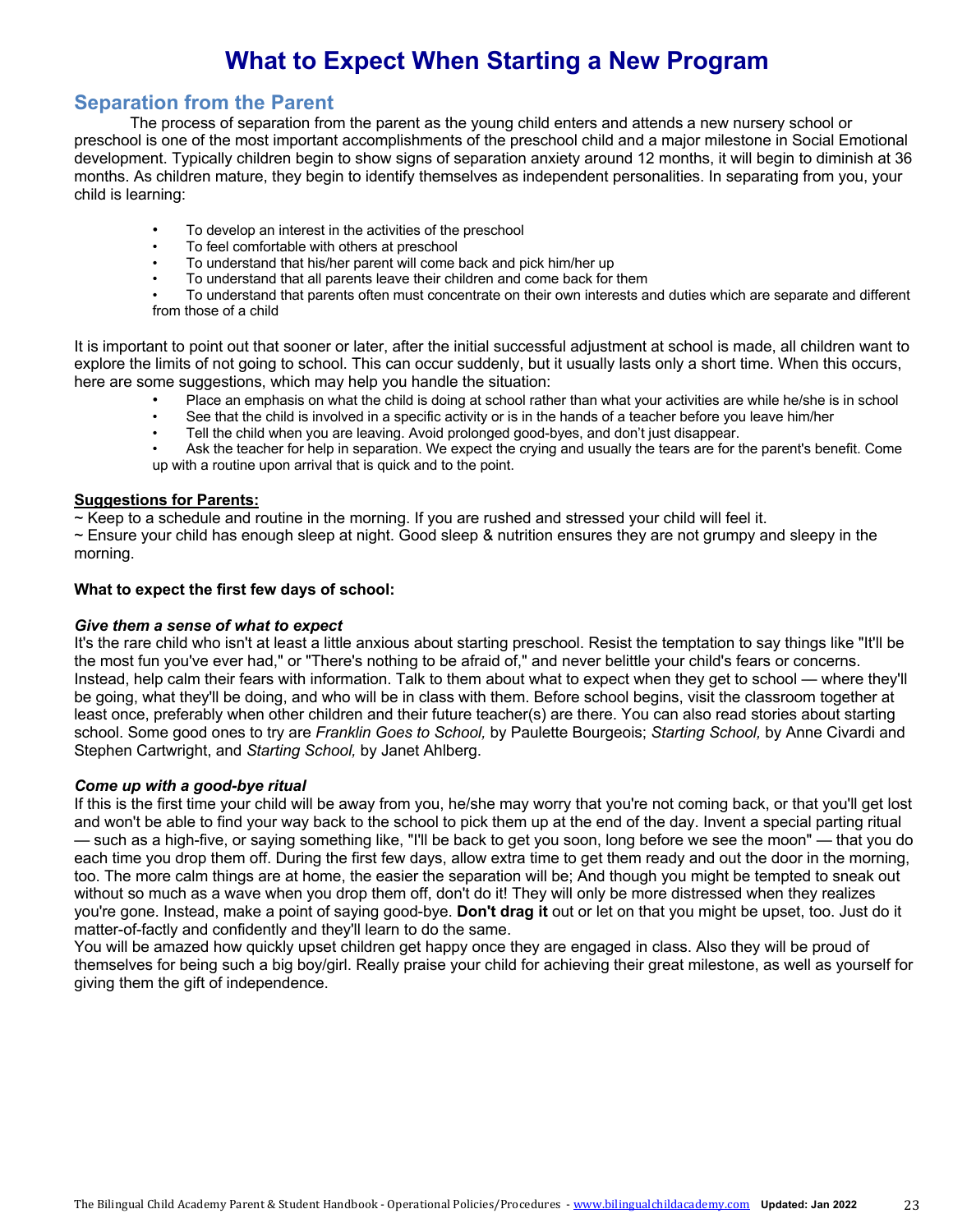# **Additional Parent Resources**

Please do not hesitate to contact us if you have any concerns regarding your child's growth and development—whether school-related or not. The following list contains family website resources that you may find helpful:

- Curriculum: www.FrogStreet.com
- Conscious Discipline: https://consciousdiscipline.com
- Estrellita Phonics Program: www.Estrellita.com
- http://www.cdc.gov provides a wealth of user-friendly materials on such topics as healthy living, disease control, developmental milestones, and emergency preparedness.
- http://www.choosemyplate.gov offers nutrition information for parents, as well as games and songs for children.
- http://www.2.ED.gov/parents sponsored by the U.S. Department of Education, topics on this website range from early childhood education to planning for college
- http://www.preventchildabuse.org offers information on preventing child abuse as well as positive discipline tips for parents.
- http://childwelfare.gov provides a wide variety of local, state, and national links to parenting and family topics
- http://www.families.naeyc.org posts a wide variety of articles on subjects of interest to parents of young children

In addition, the following resources are included in this handbook:

Can't find the information you want? We are happy to assist you in locating any resources that you may need.